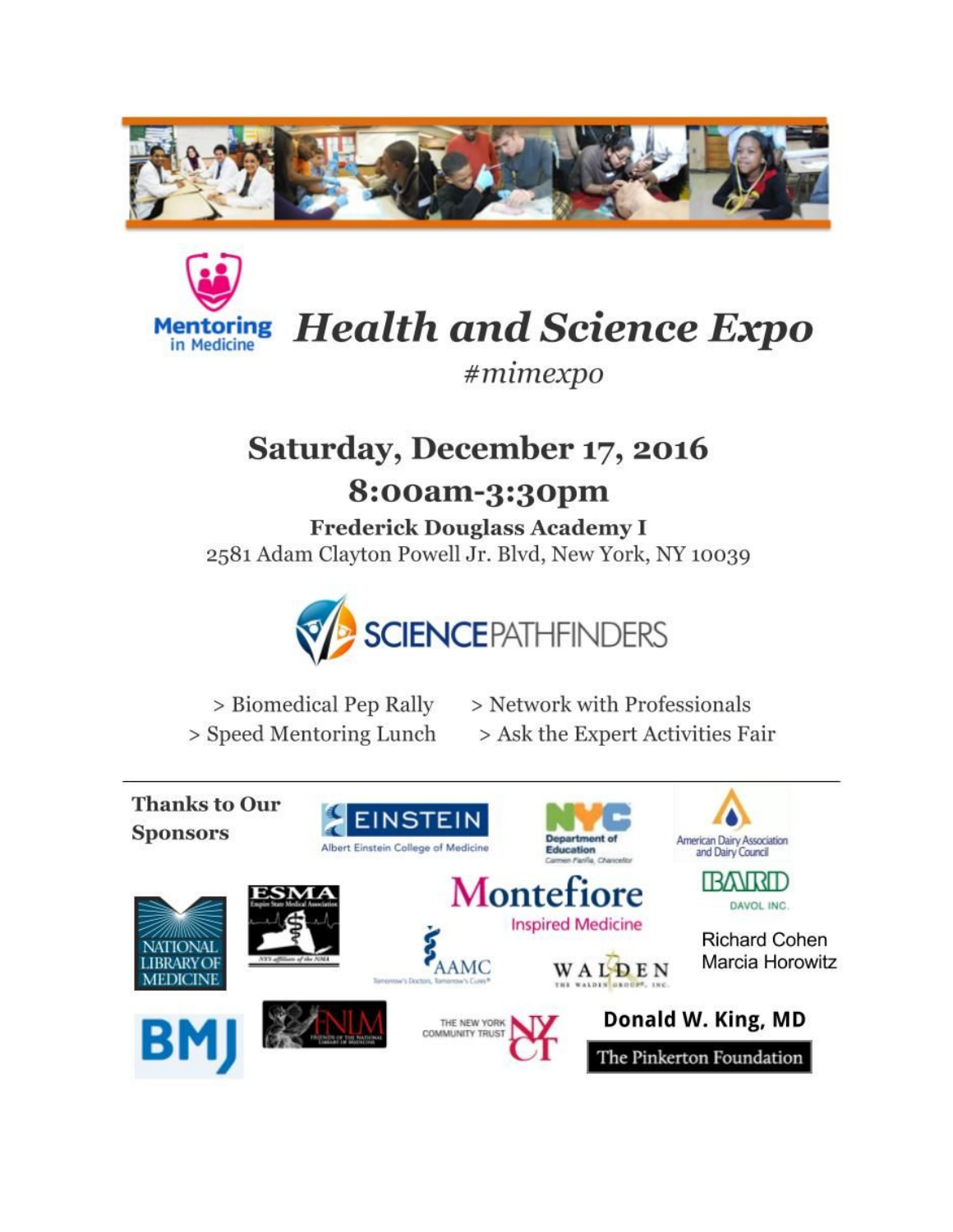## **Letter from the President Lynne Holden, MD**

I am deeply honored to welcome you to the 9th *Mentoring in Medicine Health and Science Expo: Engaging, Educating and Empowering.* This national 501 © 3 non-profit organization began as a labor of love. I've been surrounded by a dynamic leadership team and amazing volunteers who share the vision to nurture underrepresented students as they strive to pursue a career in the health and science professions.

We stand on the shoulders of great named and unnamed ancestors who suffered and died to achieve a better life for *all* people. The existence of health care disparities is a tragic and moving testimony for the need to continue their mission. *Mentoring in Medicine* addresses health care disparities by helping to increase the number of qualified underrepresented applicants to health professional schools. The goal of *Mentoring in Medicine* is to help students develop a strategic plan for life and for a career in science, health, and/or technology beginning in elementary school.

Congratulations to our award recipients Catherine Alicia Georges, RN, EdD, FAAN and Lester W. Young EdD, who represent the best in all of us. May their example of sacrifice and excellence be a stepping stone for our future endeavors.

To the parents and educators, we know your job is never ending. We value the sacred trust you have placed in us to help train tomorrow's leaders in science, health, and technology.

To my fellow health professionals, this event would not be possible without your enthusiastic support and generous financial contributions. We must join forces to ensure that there is a legacy of excellence in medical care for all.

Last but certainly not least, to the students, thank you for joining the Mentoring in Medicine family. We applaud your determination to reach your personal goals and we are here to help. "*If you can see it and you believe it, then you can achieve it!"*

Always Expect the Best,

Lynne Holden, MD Founder and President Mentoring in Medicine, Inc.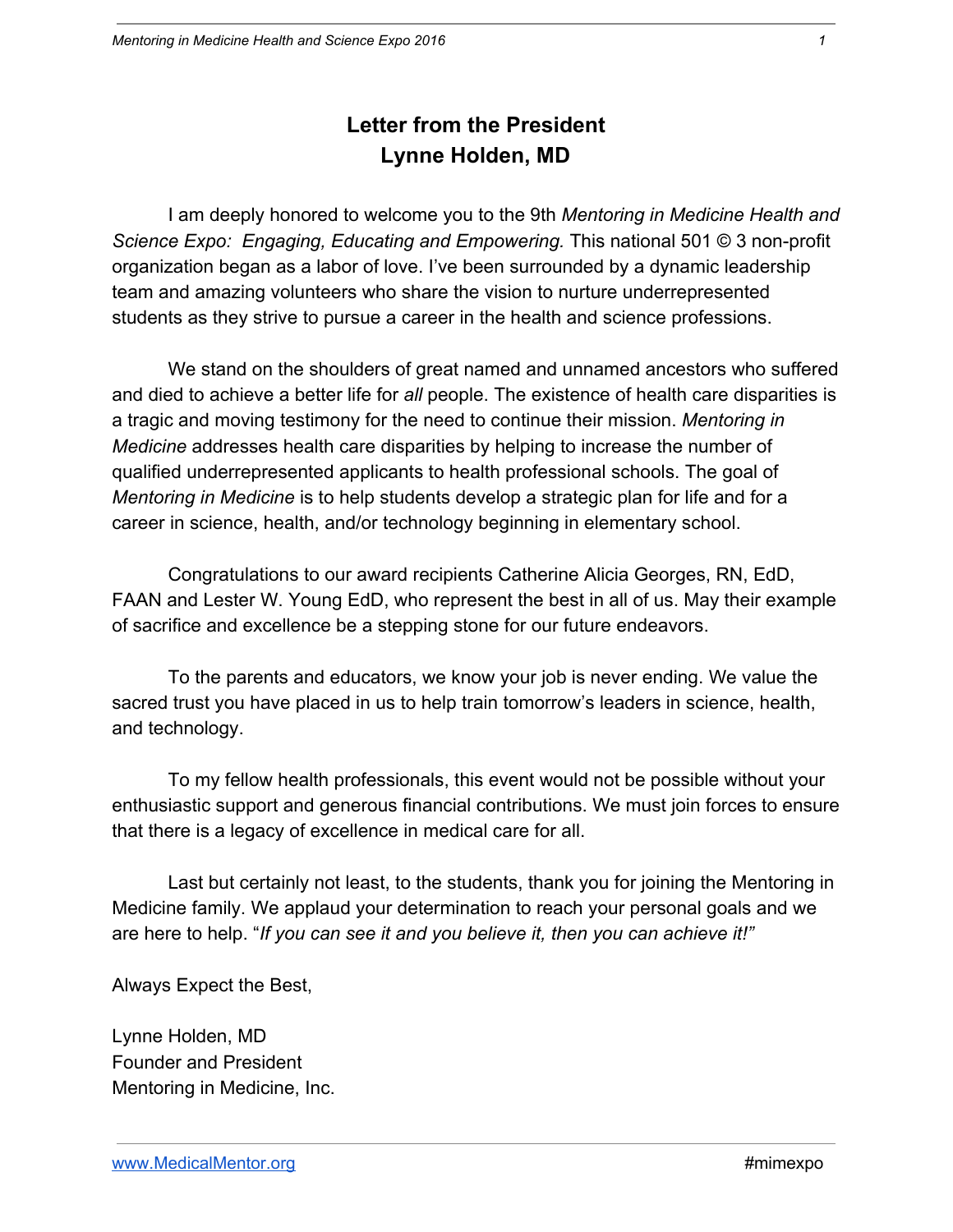## **MORNING SESSION**

| Welcome                                                                                   | <b>Andrew Morrison</b>                                          |
|-------------------------------------------------------------------------------------------|-----------------------------------------------------------------|
| <b>Master of Ceremonies</b>                                                               | Rev. Dr. Alfonso Wyatt                                          |
| Mission of Mentoring in Medicine                                                          | Lynne Holden, MD                                                |
| <b>Opening Remarks</b>                                                                    | Lester W. Young, EdD                                            |
| <b>Student Testimonials</b>                                                               |                                                                 |
| Entertainment                                                                             | Morgan Morrison                                                 |
| Keynote Speaker                                                                           | Gary Gibbons, MD                                                |
| <b>Awards Presentation</b><br>The Dr. Beny J. Primm Award<br>The Dr. Muriel Petioni Award | Lester W. Young, EdD<br>Catherine Alicia Georges, EdD, RN, FAAN |
| <b>Closing Remarks</b>                                                                    | Richard Cohen, JD<br>Adam Aponte, MD                            |
| Instructions for the Day                                                                  | Dr. Stacie Grant<br>President, C&G Enterprises                  |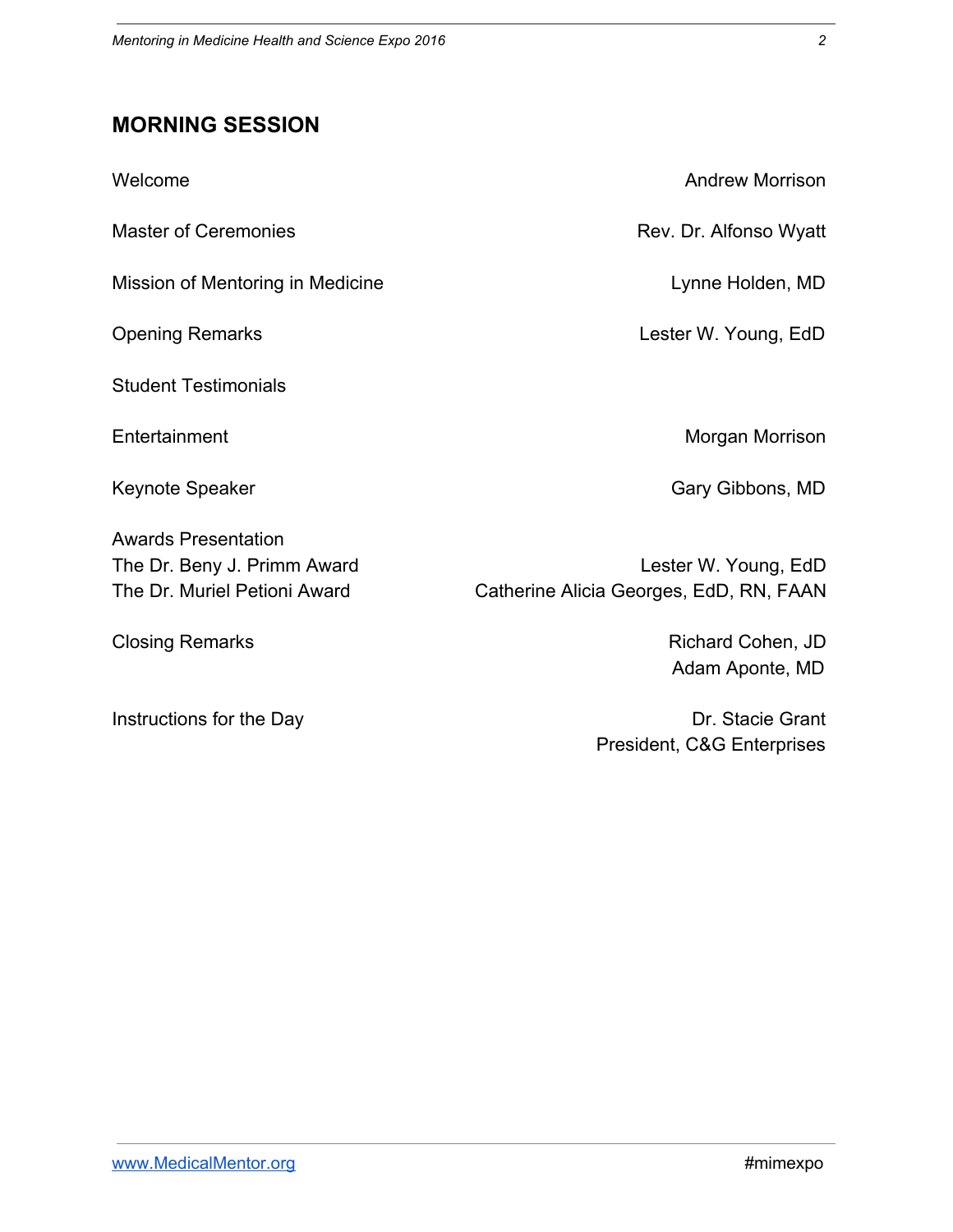## **The Beny J. Primm, MD Award**

*Beny Primm, MD was a guiding light in the founding and development of Mentoring in Medicine, Inc. He spearheaded the fight to stop the spread of HIV through action in his community and policy change as a leader in the Reagan and Bush administrations. With this award, we honor Dr. Primm's legacy and his dedication to health education and advocacy.*

#### **Lester W. Young, Jr. Ed. D.**

In March, 2008 Dr. Young was appointed by the New York State Legislature as Regent At Large, The University of the State of New York, re-elected to a five-year term effective April 1, 2010 and again to a five-year term effective April 1, 2015. Currently, he co-chairs the Regent's P – 12 Education Committee, and chairs the Workgroup to Improve Outcomes for Boys and Young Men of Color and the Early Childhood Workgroup. A lifelong educator, Dr. Young has served as a teacher, guidance counselor, supervisor of special education, principal, Associate Commissioner with the New York State Education Department and Superintendent of Community School District 13. He also led the first N.Y.C. Office of Youth Development and School Community Services.

A recognized educational leader and innovator, he was responsible for establishing some of the more successful high schools and middle schools in New York City and replicating the nationally recognized Algebra Project and Comer School Development Program. Continuing his commitment to service, in July of 2014, Dr. Young was appointed to the New York State Juvenile Justice Advisory Group. He also serves on the Boards of the Bedford Stuyvesant Restoration Corporation, Billie Holiday Theater, Brooklyn Community Foundation, Adelaide L. Sanford Institute, the advisory boards for Eagle Academy High School and New York Office of the Children's Defense Fund.

During his career, Dr. Young has been recognized by many local, national education, and civic education organizations for his professional contributions. Dr. Young is profiled in Men of Courage II, documenting the lives and achievements of 27 African American Men. He is also a contributing writer to Child by Child: The Comer Process for Change in Education, 1999.

Dr. Young is married to Dr. Renee Young and they are the proud parents of one son, Lester III, a financial analyst for a New York City firm.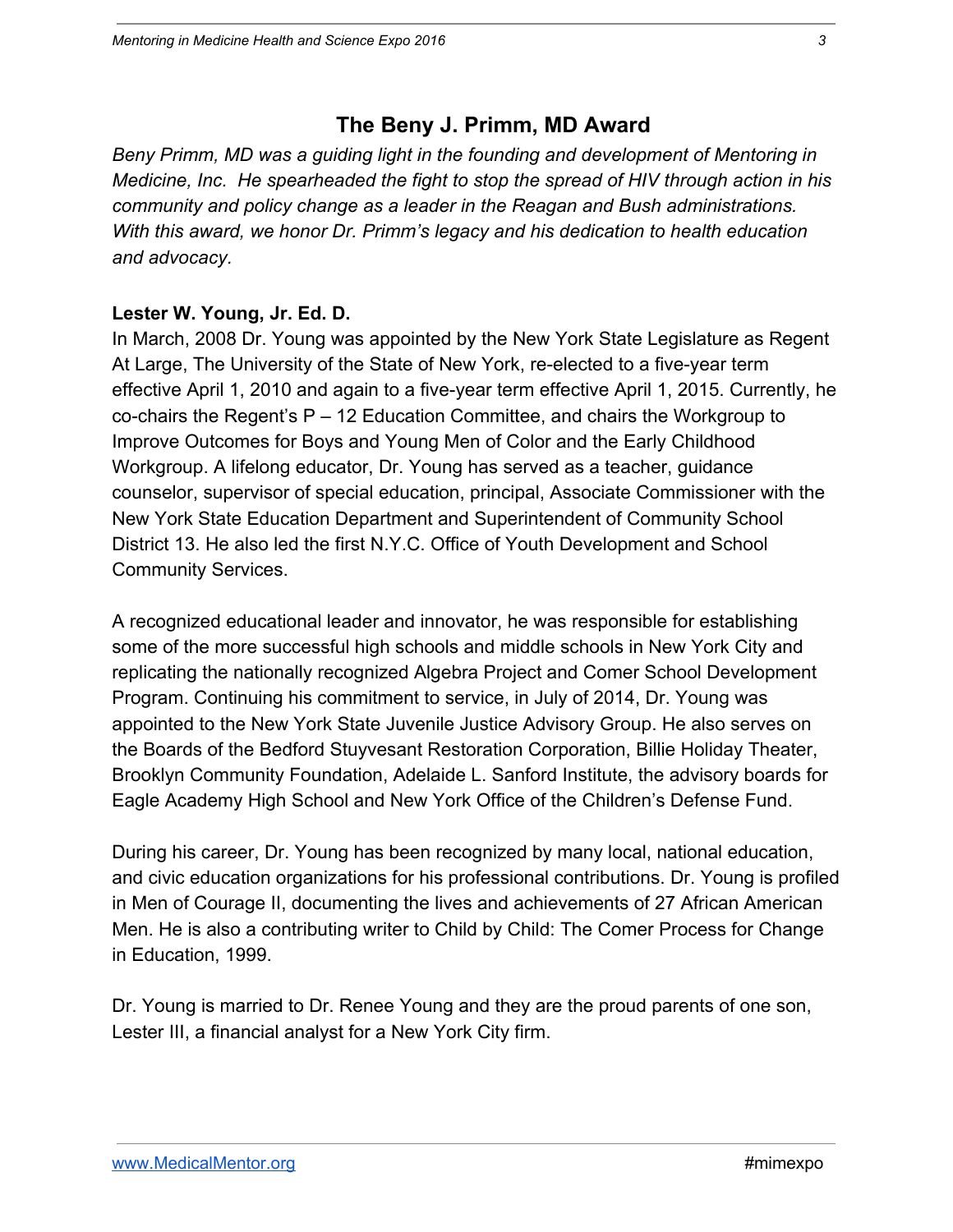## **The Muriel Petioni, MD Award**

*Muriel Petioni, MD was a guiding light in the founding and development of Mentoring in Medicine, Inc. and was a mentor to many females pursuing health careers. Known as the Mother of Medicine in Harlem, Dr. Petioni was a family practice physician. With this award, we honor Dr. Petioni's legacy of mentorship and community advocacy.*

#### **Catherine Alicia Georges, EdD, RN, FAAN**

Catherine Alicia Georges, EdD, RN, FAAN is professor and chair of the Department of Nursing at Lehman College and the Graduate Center of the City University of New York. Dr. Georges is President-Elect of the AARP. She is President of the National Black Nurses Foundation. Previously, she was a staff nurse, team leader, supervisor and district manager for the Visiting Nurse Service of New York. She serves on the Board of the Black Women's Health Study and R.A.I.N., Inc.

She earned her undergraduate degree from the Seton Hall University College of Nursing, her M.A. in Nursing from New York University and a doctoral degree in Educational Leadership and Policy Studies at the University of Vermont. She resides in New York.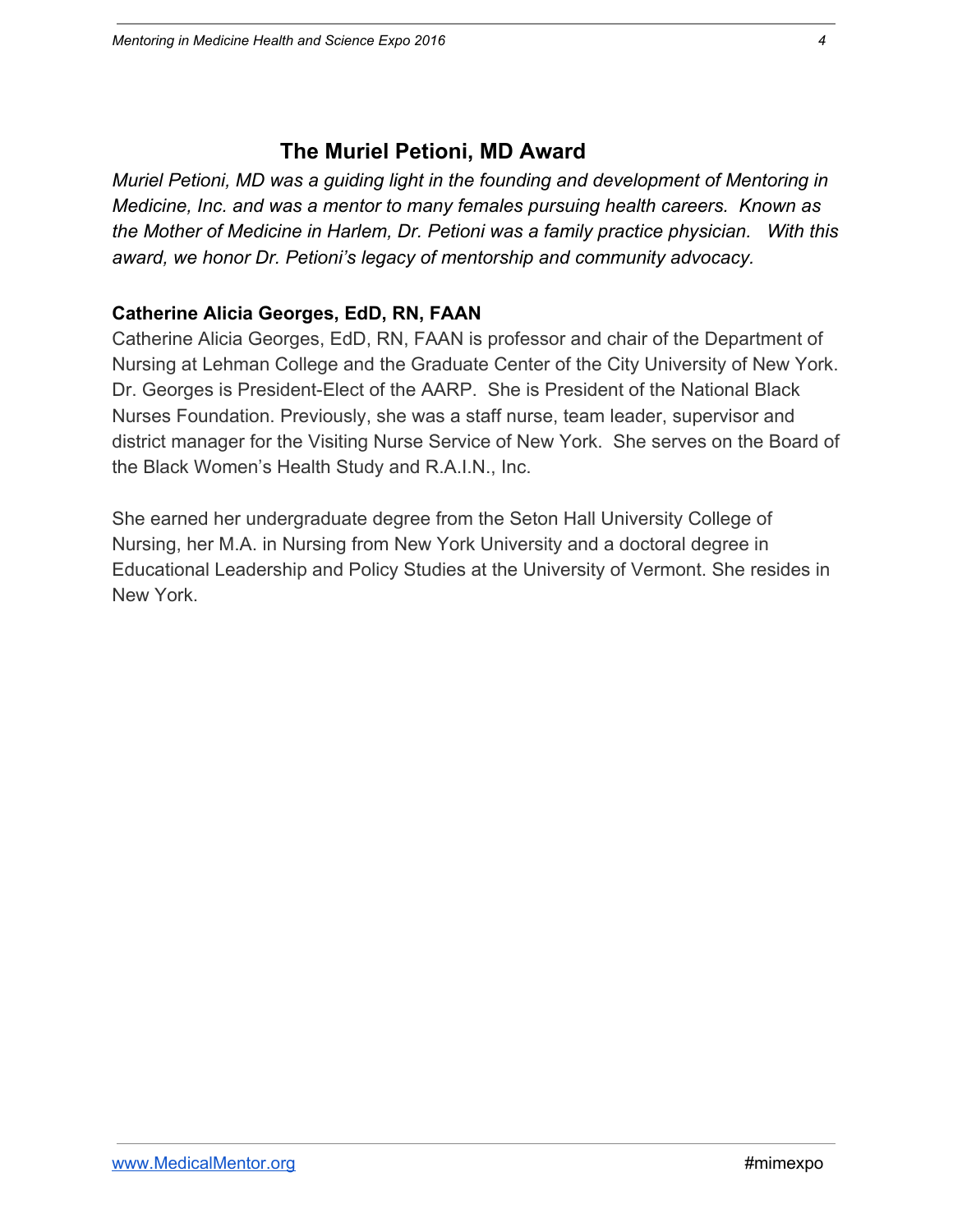| Elementary / Middle<br>School |                 | Workshop                              | LUNCH        |              | <b>Activity Fair</b> |               |                 |
|-------------------------------|-----------------|---------------------------------------|--------------|--------------|----------------------|---------------|-----------------|
| High School                   |                 | Panel Discussion in the<br>Auditorium | <b>LUNCH</b> | SAT Workshop |                      | Activity Fair |                 |
| College / Post-Bacc           | OPENING SESSION |                                       |              |              |                      |               | CLOSING SESSION |
| Parent                        |                 | Activities Fair                       | Workshop     | Workshop     |                      | Lunch         |                 |
| Educator                      |                 |                                       |              |              |                      |               |                 |
| Guest                         |                 |                                       |              |              |                      |               |                 |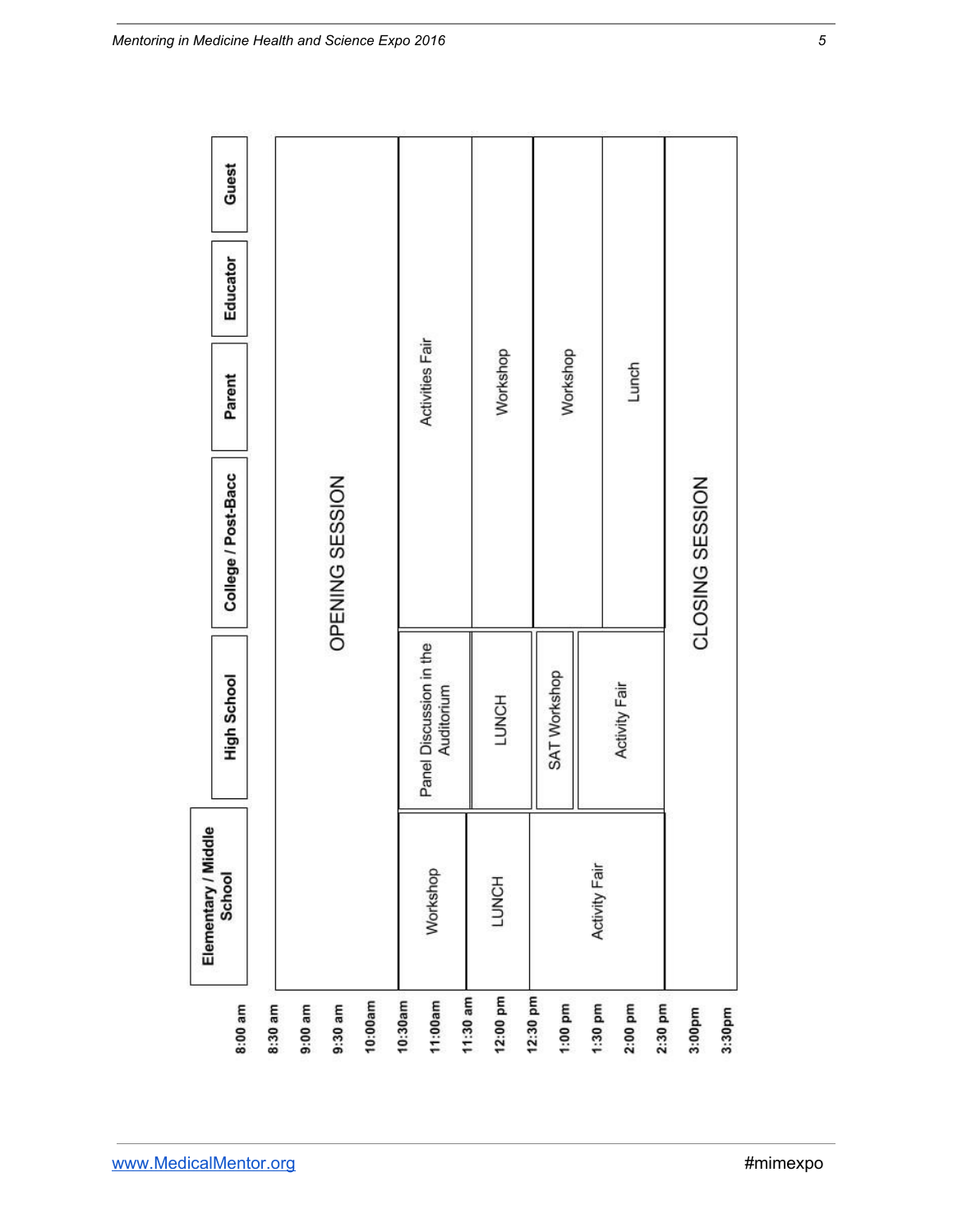## **WORKSHOPS**

| <b>Elementary and Middle School</b>                                  |                 |
|----------------------------------------------------------------------|-----------------|
| 10:30am - 11:30am: Workshops                                         |                 |
| <b>Jello-O Organelles</b>                                            | <b>Room 149</b> |
| <b>Jose Quiroz</b>                                                   |                 |
| <b>Public Health Comes Alive</b><br>Sha Ali                          | <b>Room 151</b> |
| <b>Neuroscience</b><br>Ms. Lavonne Hunter                            | <b>Room 153</b> |
| <b>Health Career Exploration</b><br>Manhattan-Staten Island AHEC     | <b>Room 112</b> |
| <b>Health Career Exploration</b><br>Brooklyn-Queens-Long Island AHEC | <b>Room 138</b> |
| <b>Study Strategies (Middle School)</b><br><b>Bryant Meythaler</b>   | <b>Room 274</b> |
| 11:30am - 12:30pm: LUNCH                                             | Cafeteria       |
| 12:30pm - 2:30pm: Activity Fair                                      | Gym             |
| <b>High School</b>                                                   |                 |
| 10:30am - 11:30am                                                    |                 |
| Thriving in High School and Beyond                                   | Auditorium      |
| 11:30am - 12:30pm: LUNCH                                             | Cafeteria       |
| 12:30pm - 1:00pm                                                     |                 |
| <b>Special Session: SAT /ACT Test-Taking Secrets</b><br>Kaplan       | <b>Room 153</b> |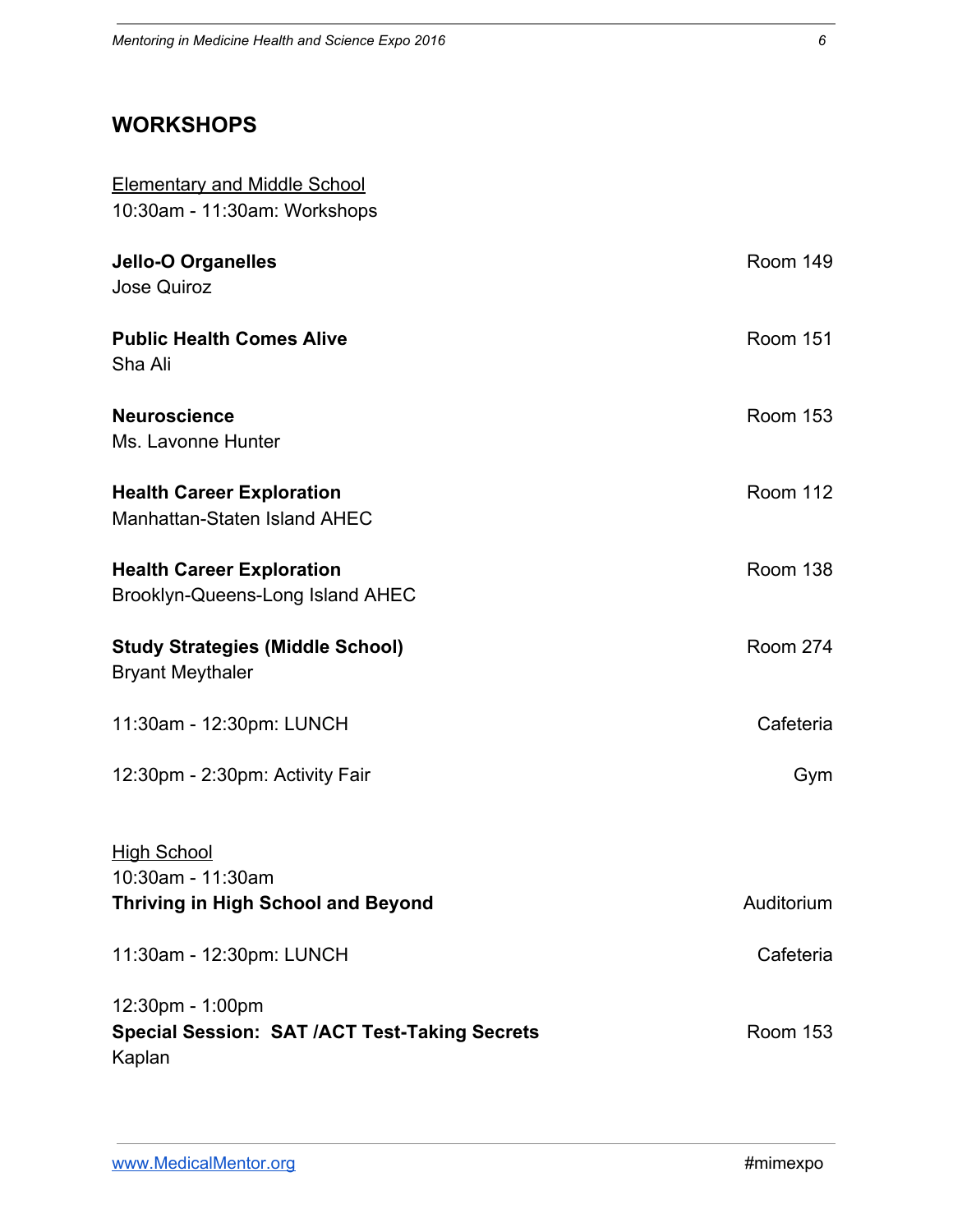| 12:30pm - 2:30pm: Activity Fair                                                                                                                                                                                                                                                                                         | Gym             |
|-------------------------------------------------------------------------------------------------------------------------------------------------------------------------------------------------------------------------------------------------------------------------------------------------------------------------|-----------------|
| College / Post-Bac / Educators / Parents / Guests<br>10:30am - 11:30am: Empire State Research Poster Competition                                                                                                                                                                                                        | Gym             |
| 10:30am -11:30am: Mentoring in Medicine Poster Competition                                                                                                                                                                                                                                                              | 1st Floor       |
| 10:30am - 11:30am: Activity Fair                                                                                                                                                                                                                                                                                        | Gym             |
| 11:30am - 12:30pm: Workshops #1                                                                                                                                                                                                                                                                                         |                 |
| <b>The Wonders of Your Brain</b><br>Mike Huerta, PhD<br>Associate Director of the US National Library of Medicine<br>NLM Coordinator of Data and Open Science Initiatives, NIH                                                                                                                                          | Room 269        |
| <b>Biohackers</b><br>Lea Guthrie, PhD Candidate<br>Graduate Student, Albert Einstein College of Medicine                                                                                                                                                                                                                | <b>Room 274</b> |
| <b>Introduction to Research</b><br>Lynne Richardson, MD<br>Professor of Emergency Medicine, Professor of Health Evidence and Policy<br>Vice Chair for Academic, Research and Community Programs, Department of<br>Emergency Medicine, The Icahn School of Medicine at Mount Sinai in New York City<br>Jeremy Fagan, PhD | Room 264        |
| Albert Einstein College of Medicine                                                                                                                                                                                                                                                                                     |                 |
| How to Maximize Your Study Strategies: Time Management and More Room 210<br>Kristina H. Petersen, PhD<br>Director, Academic Support Programs<br><b>New York Medical College</b>                                                                                                                                         |                 |
| Elizabeth A. Wilson-Anstey, EdD<br><b>Assistant Dean for Student Affairs</b><br>Director, Travelers Summer Research                                                                                                                                                                                                     |                 |

Fellowship Program for Premedical Students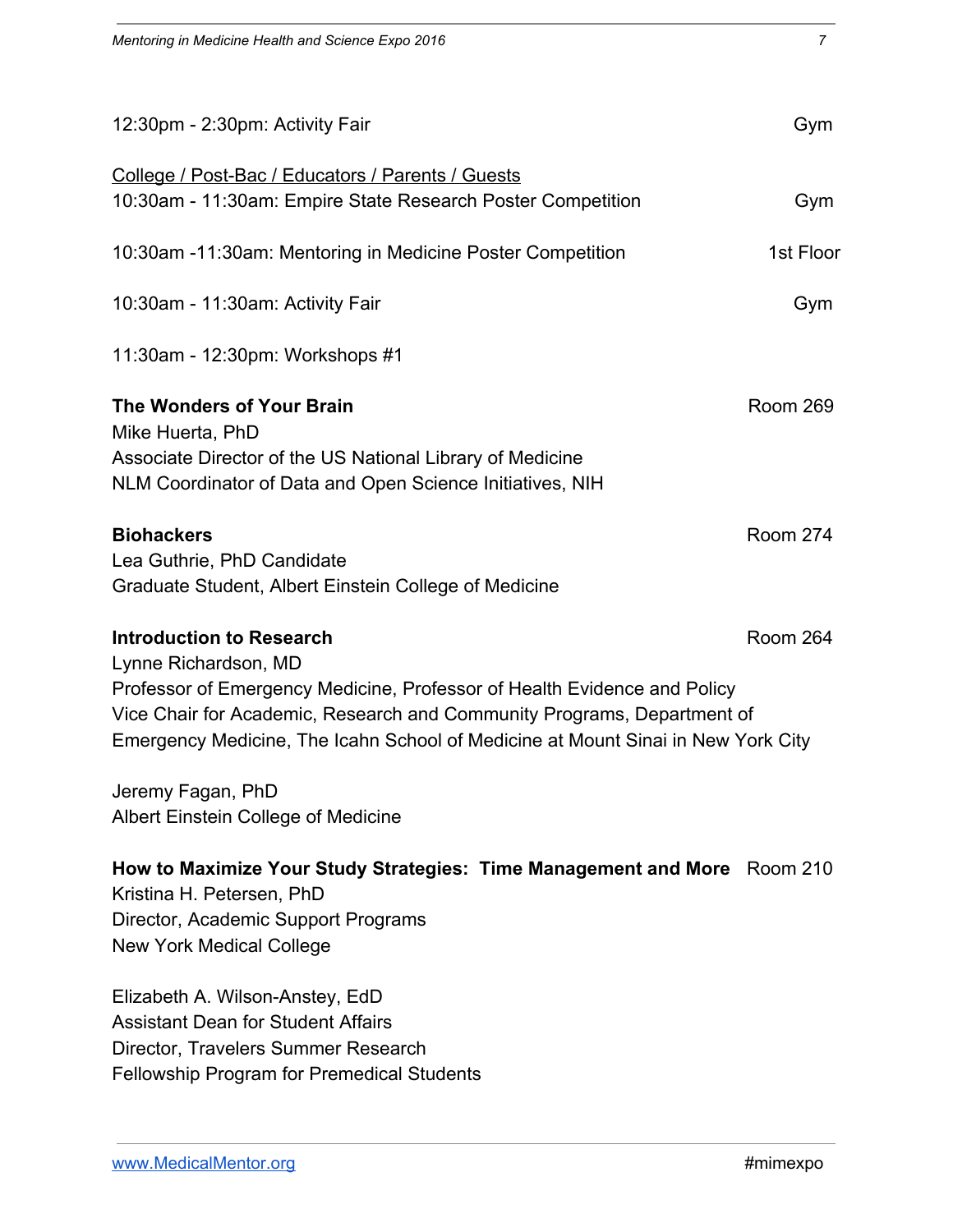| Masters Programs, MD, DO: What I Wish I Would Have Known<br>Adam Aponte, MD, MSc                                                                                                                        | <b>Room 212</b> |
|---------------------------------------------------------------------------------------------------------------------------------------------------------------------------------------------------------|-----------------|
| Assistant Dean for Diversity, Hofstra Northwell School of Medicine                                                                                                                                      |                 |
| Mekbib Gemeda, PhD<br>Vice President of Diversity and Inclusion at Eastern Virginia Medical School                                                                                                      |                 |
| Nadege Dady, Ed.D.<br>Dean of Student Affairs<br>Touro College of Osteopathic Medicine                                                                                                                  |                 |
| <b>You are What You Eat</b><br>Barbara R Baron, MS, RDN, CDN<br>"Be your own 'MVP' with Moderation, Variety & Planning!" TM<br>Family Meals Dietitian- Building a healthier you- One Meal at a Time! TM | <b>Room 267</b> |
| Academy of Nutrition & Dietetics- Nutrition Entrepreneurs, Executive Committee<br>National Speakers Association - NJ, Treasurer<br>Monmouth University, Adjunct Professor                               |                 |
| <b>Career Preparation for Health Professional School</b><br>Nilda I. Soto, M.S. Ed<br>Assistant Dean, Office of Diversity Enhancement;<br>Director, Einstein Enrichment Program                         | <b>Room 216</b> |
| <b>Career Preparation for College: Academics, Finances and More</b><br>Lolita A. Wood-Hill, MS<br>Director, Pre-Health Advising at Yeshiva University                                                   | <b>Room 218</b> |
| <b>William Hill</b><br><b>College Financial Advisor</b>                                                                                                                                                 |                 |
| Joan Culpepper-Morgan, MD<br>Director, Gastroenterology, Harlem Hospital                                                                                                                                |                 |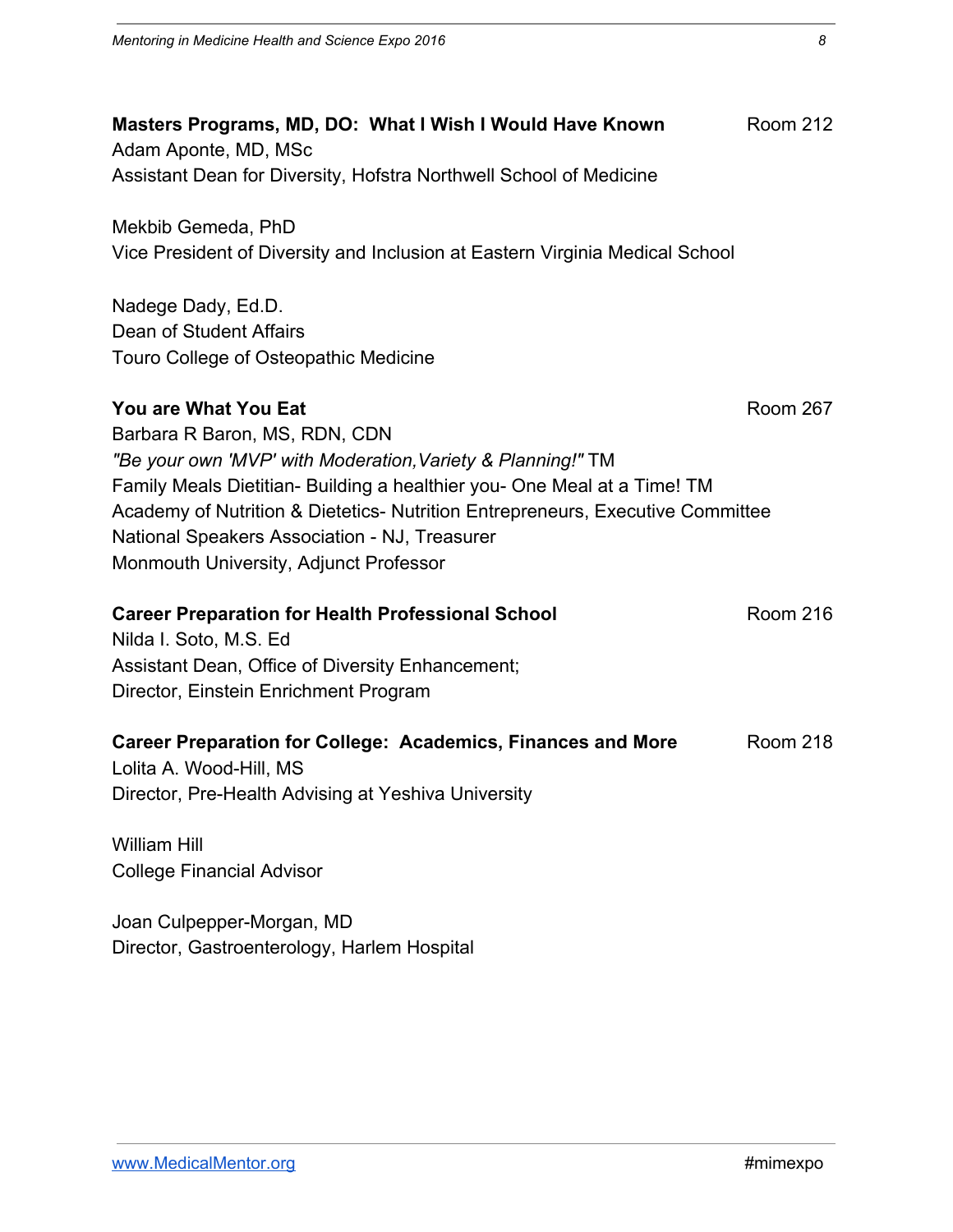12:30pm - 1:30pm: Workshops #2

| The Wonders of Your Brain<br>Mike Huerta, PhD<br>Associate Director of the US National Library of Medicine<br>NLM Coordinator of Data and Open Science Initiatives, NIH                                                                                         | <b>Room 269</b> |  |
|-----------------------------------------------------------------------------------------------------------------------------------------------------------------------------------------------------------------------------------------------------------------|-----------------|--|
| Masters Programs, MD, DO: What I Wish I Would Have Known<br>Adam Aponte, MD, MSc<br>Assistant Dean for Diversity, Hofstra Northwell School of Medicine                                                                                                          | <b>Room 212</b> |  |
| Mekbib Gemeda, PhD<br>Vice President of Diversity and Inclusion at Eastern Virginia Medical School                                                                                                                                                              |                 |  |
| Nadege Dady, Ed.D.<br>Dean of Student Affairs<br>Touro College of Osteopathic Medicine                                                                                                                                                                          |                 |  |
| <b>MCAT Prep Secrets</b><br>Kaplan                                                                                                                                                                                                                              | <b>Room 153</b> |  |
| <b>Women in Medicine</b><br>Mahjabeen Hassan, MD<br><b>Plastic Surgeon</b><br>Phelps Hospital, St. John's Hospital                                                                                                                                              | Auditorium      |  |
| Mavis Thompson, MD<br><b>Family Physician, Retired</b>                                                                                                                                                                                                          |                 |  |
| Lynne Richardson, MD<br>Professor of Emergency Medicine, Professor of Health Evidence and Policy<br>Vice Chair for Academic, Research and Community Programs, Department of<br>Emergency Medicine, The Icahn School of Medicine at Mount Sinai in New York City |                 |  |
| <b>Men in Medicine</b><br>Adam Aponte, MD, MSc<br>Assistant Dean for Diversity, Hofstra Northwell School of Medicine                                                                                                                                            | <b>Room 265</b> |  |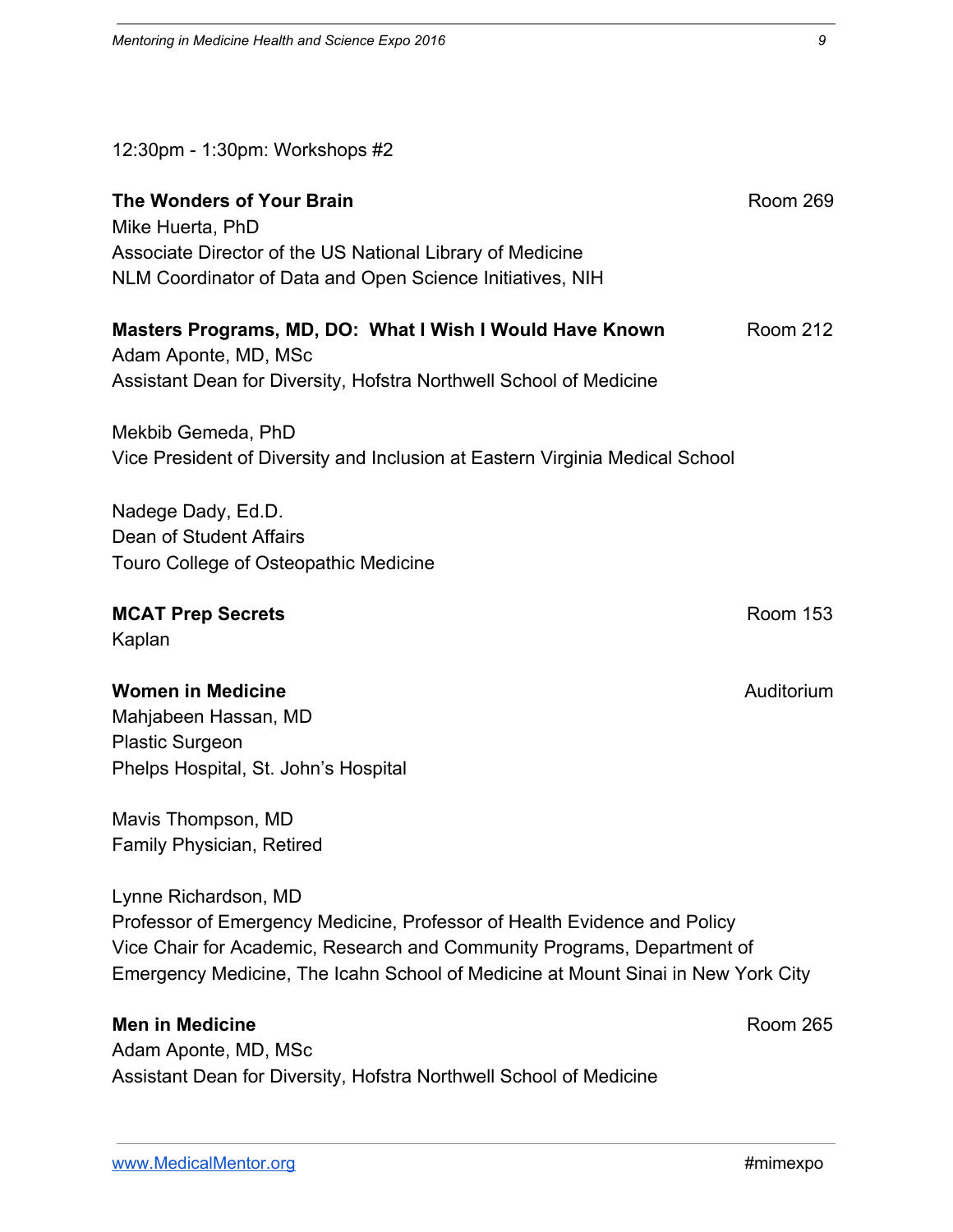Reginald Miller, DVM Dean for Research Operations and Infrastructure Associate Professor | Center for Comparative Medicine and Surgery Associate Professor | Environmental Medicine & Public Health The Icahn School of Medicine at Mount Sinai in New York City

Kwame Torian Easterling, MD, MPH Assistant Commissioner at New York City Department of Health and Mental Hygiene

Daniel Laroche, MD President, Advanced Eye Care of New York

Christopher Phang, MD Pediatrics, Director at Harlem Pediatric Associates President, Empire State Medical Association

#### **You are What You Eat** Room 267

Barbara R Baron, MS, RDN, CDN *"Be Your own 'MVP' with Moderation,Variety & Planning!"* TM Family Meals Dietitian- Building a healthier you- One Meal at a Time! TM Academy of Nutrition & Dietetics- Nutrition Entrepreneurs, Executive Committee National Speakers Association - NJ, Treasurer Monmouth University, Adjunct Professor

## **Career Preparation for Health Professional School Room 216** Room 216

Nilda I. Soto, M.S. Ed Assistant Dean, Office of Diversity Enhancement; Director, Einstein Enrichment Program

#### **Career Preparation for College: Academics, Finances and More** Room 218 Lolita A. Wood-Hill, MS Director, Pre-Health Advising at Yeshiva University

William Hill College Financial Advisor

Joan Culpepper-Morgan, MD Director, Gastroenterology, Harlem Hospital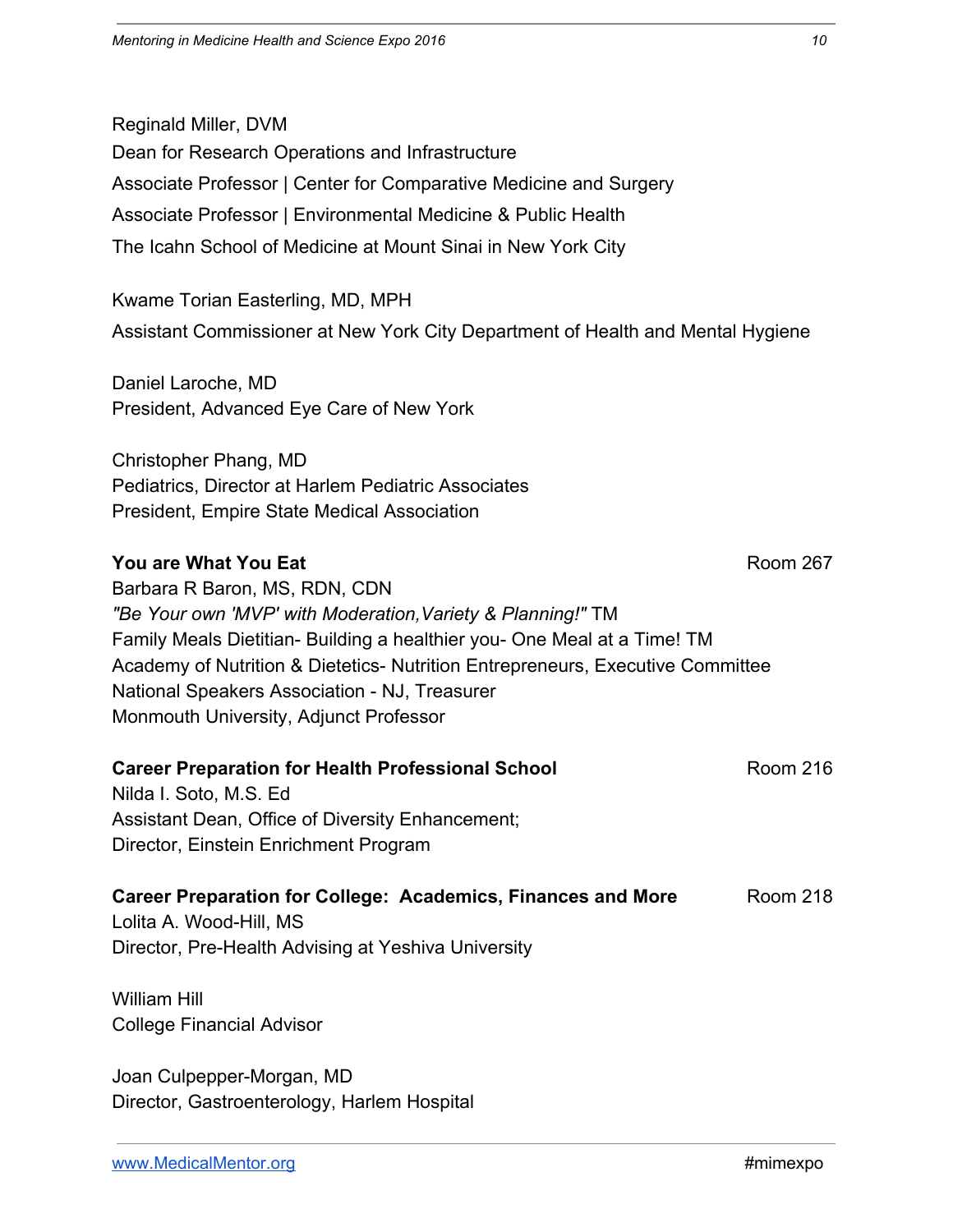1:30pm - 2:30pm: LUNCH Cafeteria

#### **Closing Session**

2:30pm-3:30pm: Health and Science Jam Auditorium Auditorium

### **ACTIVITY FAIR PARTICIPANTS**

**Ultrasound** Emergency Medical Services/FDNY Weill Cornell School of Medicine **Midwifery** Hunter-Bellevue School of Nursing **Pharmacy** Binghamton School of Pharmacy Physical Therapy **Genetics** Columbia: Medicine, Dentistry, Public Health Albert Einstein College of Medicine Touro School of Osteopathic Medicine AHEC-Manhattan/Staten Island **Podiatry** Eastern Virginia School of Medicine SMART Youth **Biobus** Mentor NY Kaplan Test Prep Be a Surgeon Biomedical Engineering Blood Groups DNA Necklace Neuroscience-Sheep's Brain **Homunculus** Roboroach EEG Veterinary Medicine Radiology Nursing Nursing-Lehman Nursing-Chi Eta Phi Blood Pressure/Cardiovascular DNA-Protein Translation Exercise **Thermofluids** Social Work Historical Figures

Build a DNA Model Organ Row-The Brain/Neurosurgery Organ Row-The Heart Organ Row-The Eye The Kidney Dress like a Health Professional Stethoscope Lab Operation! Suturing Lab Plastic Surgery Obstetrics/Gynecology **Pediatrics Midwifery** National Library of Medicine AHEC-Brooklyn/Long Island/Queens British Medical Journal-Diabetes Hofstra-Northwell School of Medicine Binghamton University School of Pharmacy NYU School of Medicine The Sophie Davis Biomedical Education Program/CUNY School of Medicine Cartooning Table: What Did You Learn ? Pipetting Game Book Table Health Education Table Yale School of Medicine Stethoscope Lab Build a Molecule Mock Interviewing Table Certified Nursing Assistant Icahn School of Medicine at Mount Sinai Occupational Therapy Reading Food Labels Literature Table American Dairy Association and Dairy Council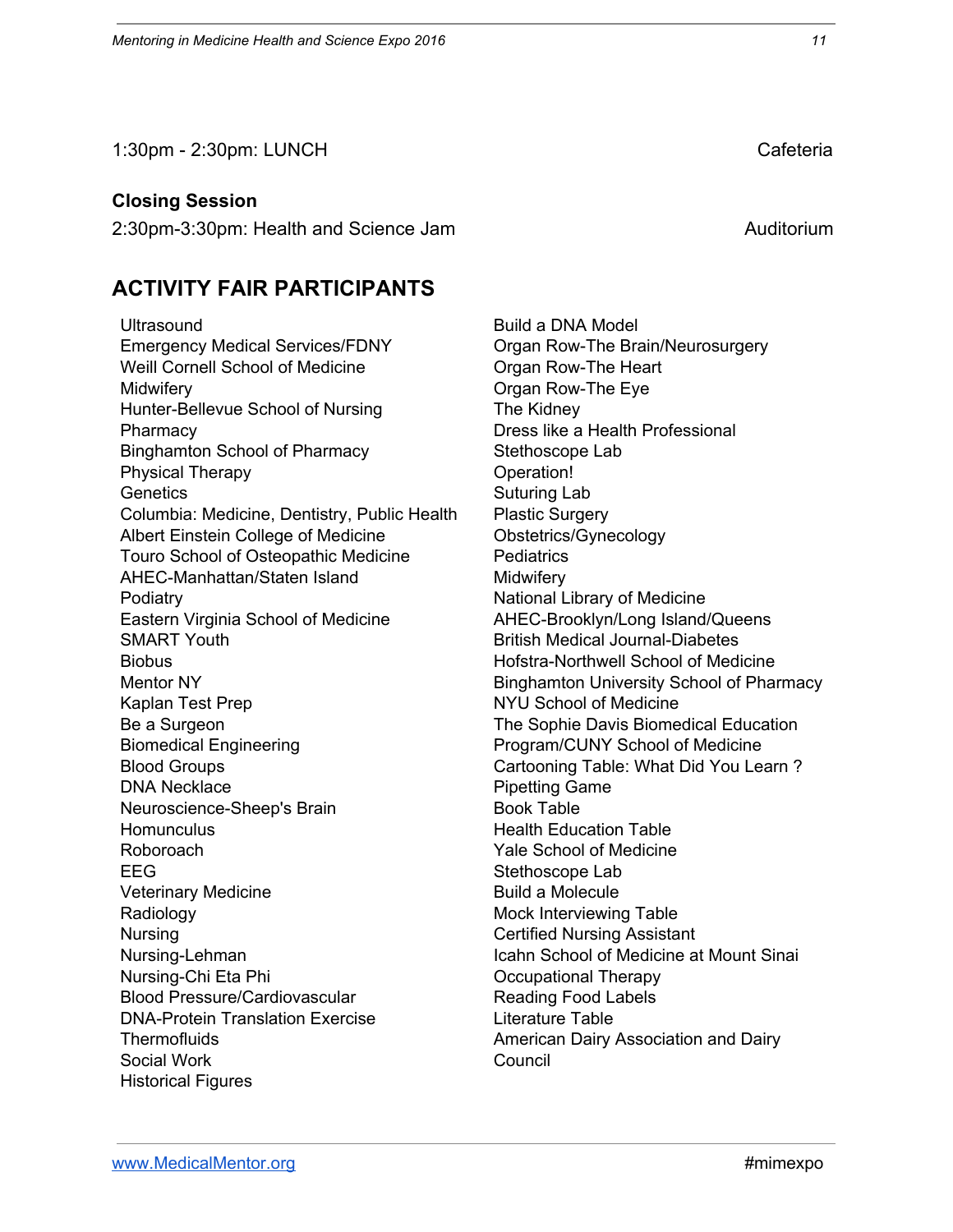## **HEALTH AND SCIENCE JAM AFTERNOON SESSION**

| Introduction to the Master of Ceremonies | Dr. Stacie Grant<br>C&J Enterprise |
|------------------------------------------|------------------------------------|
| <b>Master of Ceremonies</b>              | DeJa Vu, WBLS                      |
| Lessons Learned                          |                                    |
| <b>Motivational Moment</b>               | <b>Brian Marks</b>                 |
| Entertainment                            | <b>LEAP University Step Team</b>   |
| <b>Keynote Speaker</b>                   | Christopher Emdin, PhD             |
| <b>Prize Giveaways</b>                   |                                    |
| <b>Closing Remarks</b>                   | Lynne Holden, MD                   |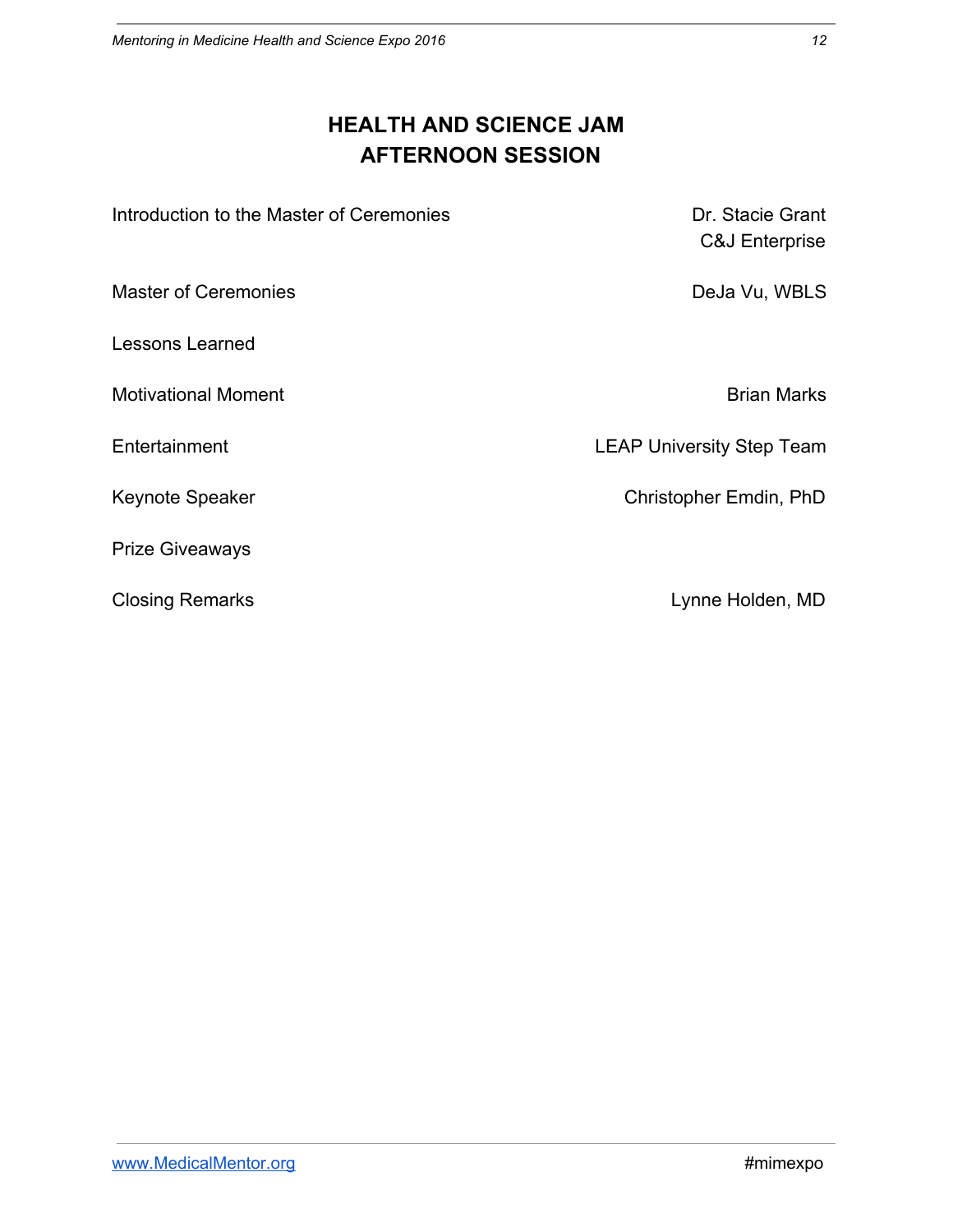## **BIOGRAPHIES**

## **Morning Keynote Speaker**

## **Gary H. Gibbons, MD**

Gary H. Gibbons, M.D. is Director of the National Heart, Lung, and Blood Institute (NHLBI) at the National Institutes of Health (NIH), where he oversees the third largest institute at the NIH, with an annual budget of more than \$3 billion and a staff of 917 federal employees.

The NHLBI provides global leadership for research, training, and education programs to promote the prevention and treatment of heart, lung, and blood diseases and enhance the health of all individuals so that they can live longer and more fulfilling lives. Prior to being named director of the NHLBI, Gibbons served as a member of the National Heart, Lung, and Blood Advisory Council (NHLBAC) from 2009-2012. He was also a member of the NHLBI Board of Extramural Experts (BEE), a working group of the NHLBAC.

Before joining the NHLBI, Gibbons served as the founding director of the Cardiovascular Research Institute, chairperson of the Department of Physiology, and professor of physiology and medicine at the Morehouse School of Medicine, in Atlanta. Under his leadership of the Cardiovascular Research Institute, Gibbons directed NIH-funded research in the fields of vascular biology, genomic medicine, and the pathogenesis of vascular diseases. During his tenure, the Cardiovascular Research Institute emerged as a center of excellence, leading the way in discoveries related to the cardiovascular health of minority populations. Gibbons received several patents for innovations derived from his research in the fields of vascular biology and the pathogenesis of vascular diseases.

Gibbons earned his undergraduate degree from Princeton University in Princeton, N.J., and graduated *magna cum laude* from Harvard Medical School in Boston. He completed his residency and cardiology fellowship at the Harvard-affiliated Brigham and Women's Hospital in Boston. Prior to joining the Morehouse School of Medicine in 1999, Gibbons was a member of the faculty at Stanford University in California from 1990-1996, and at Harvard Medical School from 1996-1999.

Throughout his career, Gibbons has received numerous honors, including election to the Institute of Medicine of the National Academies of Sciences; selection as a Robert Wood Johnson Foundation Minority Faculty Development Awardee; selection as a Pew Foundation Biomedical Scholar; and recognition as an Established Investigator of the American Heart Association (AHA).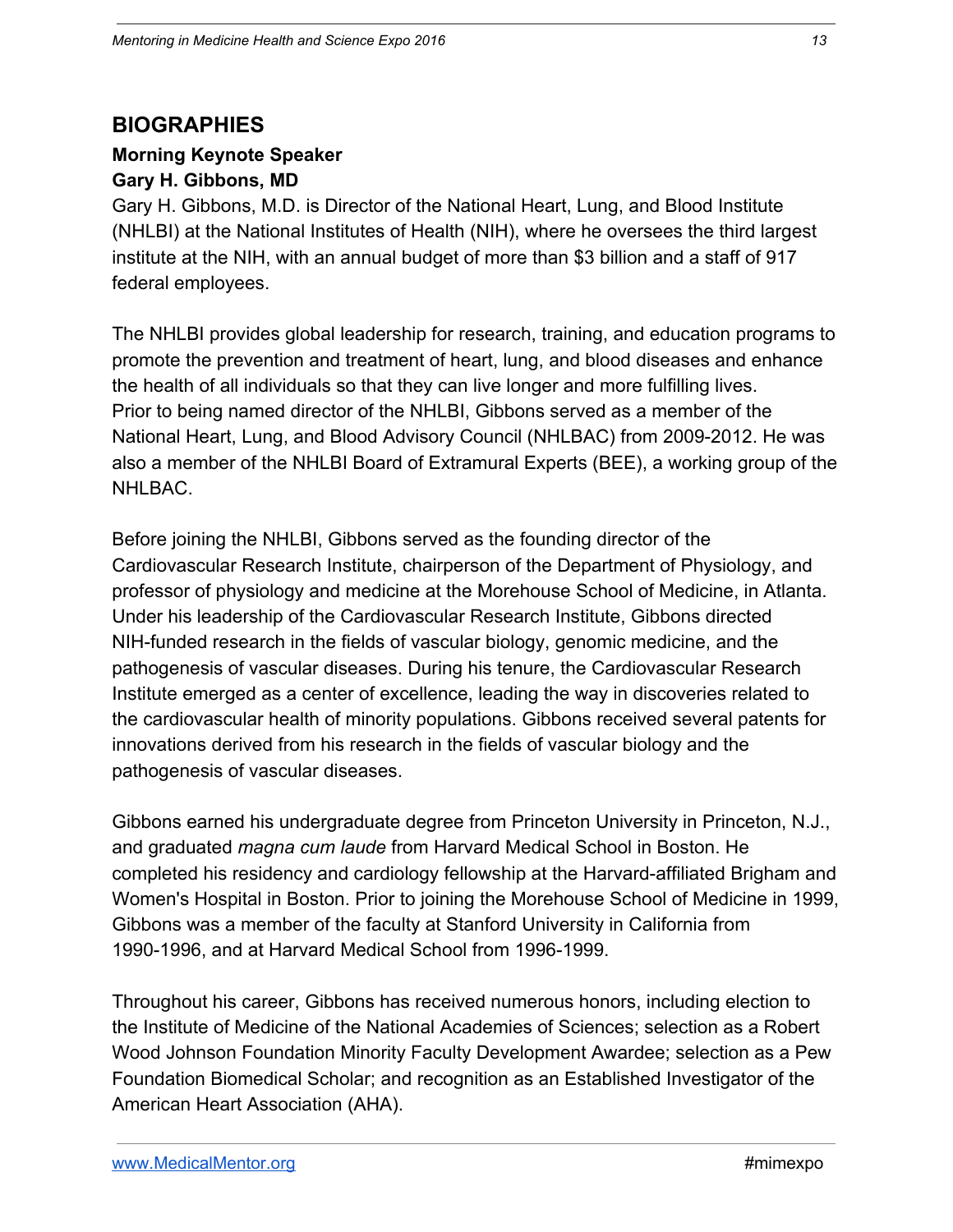#### **Dr. Christopher Emdin Afternoon Keynote Speaker Health and Science Jam**

Christopher Emdin, PhD is an Associate Professor in the Department of Mathematics, Science and Technology at Teachers College, Columbia University; where he also serves as Director of Science Education at the Center for Health Equity and Urban Science Education. He is also the Associate Director of the Institute for Urban and Minority Education at Teachers College, Columbia University. He is an alumni fellow at the Hutchins Center at Harvard University, and currently serves as Minorities in Energy Ambassador for the U.S. Department of Energy and the STEAM Ambassador for the U.S. Department of State.

Dr. Emdin is a social critic, public intellectual and science advocate whose commentary on issues of race, culture, inequality and education have appeared in dozens of influential periodicals including the New York Times, Wall Street Journal, and Washington Post.

Dr. Emdin holds a PhD in Urban Education with a concentration in Mathematics, Science, and Technology; Masters degrees in both Natural Sciences and Education Administration, and Bachelors degrees in Physical Anthropology, Biology, and Chemistry.

He is the creator of the #HipHopEd social media movement, and a much sought-after public speaker on a number of topics that include hip-hop education, STEM education, politics, race, class, diversity, and youth empowerment. He is also an advisor to numerous international organizations, school districts, and schools where he delivers speeches, and holds workshops/ professional development sessions for students, teachers, policy makers, and other education stakeholders within the public and private sector.

Dr. Emdin provides regular commentary on Al Jazeera and the Huffington Post; where he writes the Emdin 5 series. He is the author of the award winning book, Urban Science Education for the Hip-hop Generation and For White Folks Who Teach In the Hood and the Rest of Ya'll too, which is currently on the New York Times best sellers list.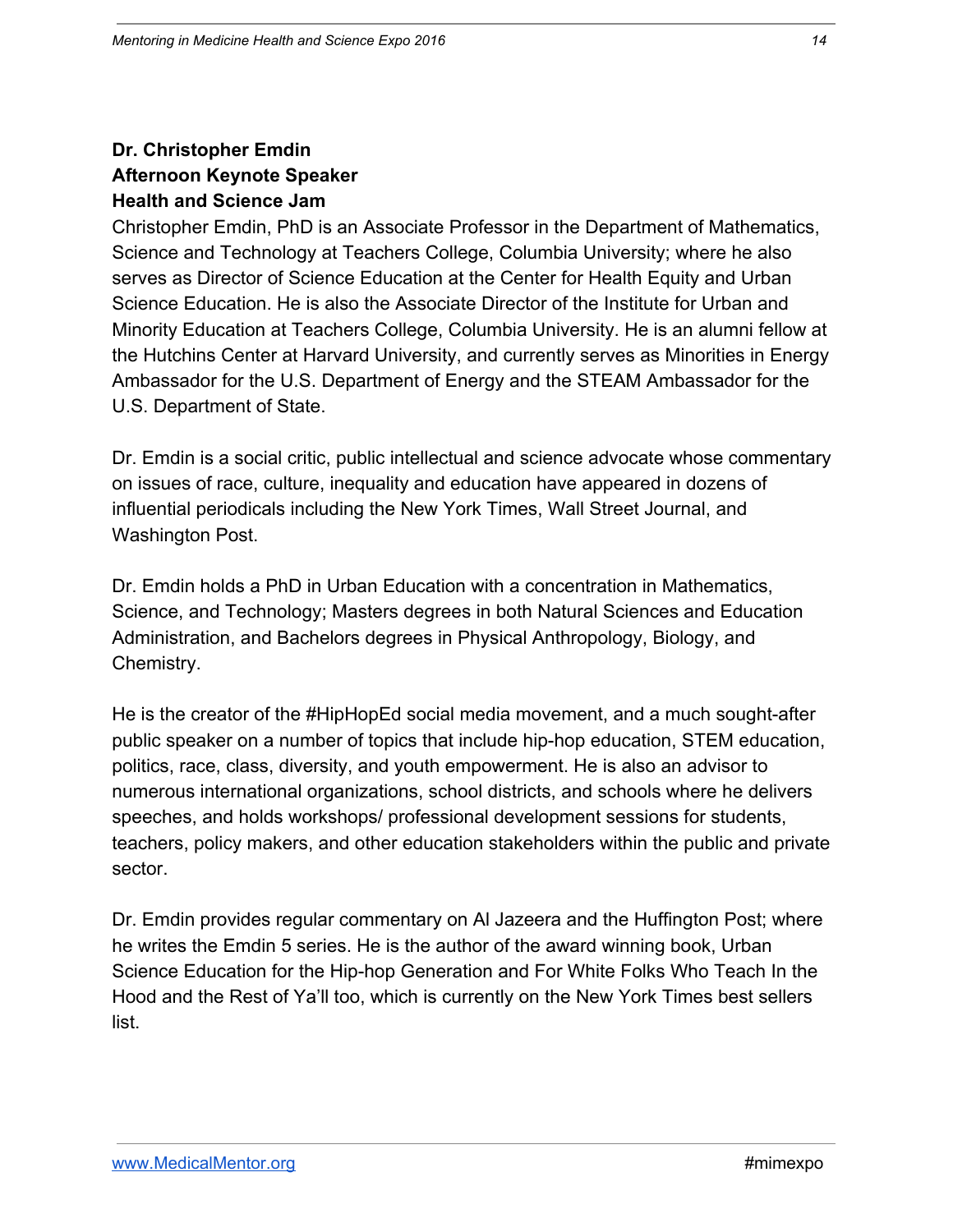#### **Bertrand Gervais**

#### <http://findsuccessmentors.com/>

Recognized by USA Today and Fox News as one of the top young leaders in the country, Bert Gervais a.k.a. "The Mentor Guy" is one of the nation's top high school speakers on mentorship and using a positive self-image to help students obtain a higher education. His Number 1 Amazon.com best-selling book Who's in Your Top Hive? has garnered critical reviews and has been translated into a curriculum for high schools, mentoring programs, and nonprofits. His articles have reached half a million views on Forbes.com. Having been born in Haiti, with limited means, Bert quickly realized the value of seizing opportunities. He emigrated from Haiti when he was seven, with few resources, and separated from his mother. He overcame obstacles and obtained his college degree where he started his first Internet business, was president of multiple student organizations and played Division 1 football. Bert combined his passion and personal experiences to create a dynamic message that has inspired audiences in 40 states and five countries.

#### **Carl Michel**

#### [www.YoungExeKutive.com](http://www.youngexekutive.com/)

The Young ExeKutive Carl Michel, is a best-selling author, philanthropist , mentor, and entrepreneur, who is on a mission to shift the mindset of the youth toward a brighter direction. Born in Port-au-Prince, Haiti, and raised in an underprivileged area of Stamford, Connecticut, Carl understands what it is like to lack some of life's basic necessities. His environment quickly introduced him to the street life, hip-hop music, and other influences associated with urban culture. In his teenage years, Carl found himself exposed to all the things he was raised to avoid. It wasn't until he found a business mentor and grew a close relationship with God that his life started to change for the better. Today Carl uses the life lessons he learned in the streets and in the boardroom to encourage individuals to overcome their circumstances, choose the right circle of influences, and understand their self-worth. Carl is completely transparent about his story, and creatively uses the positive aspects of hip-hop music to promote a philosophy of faith, family and finances.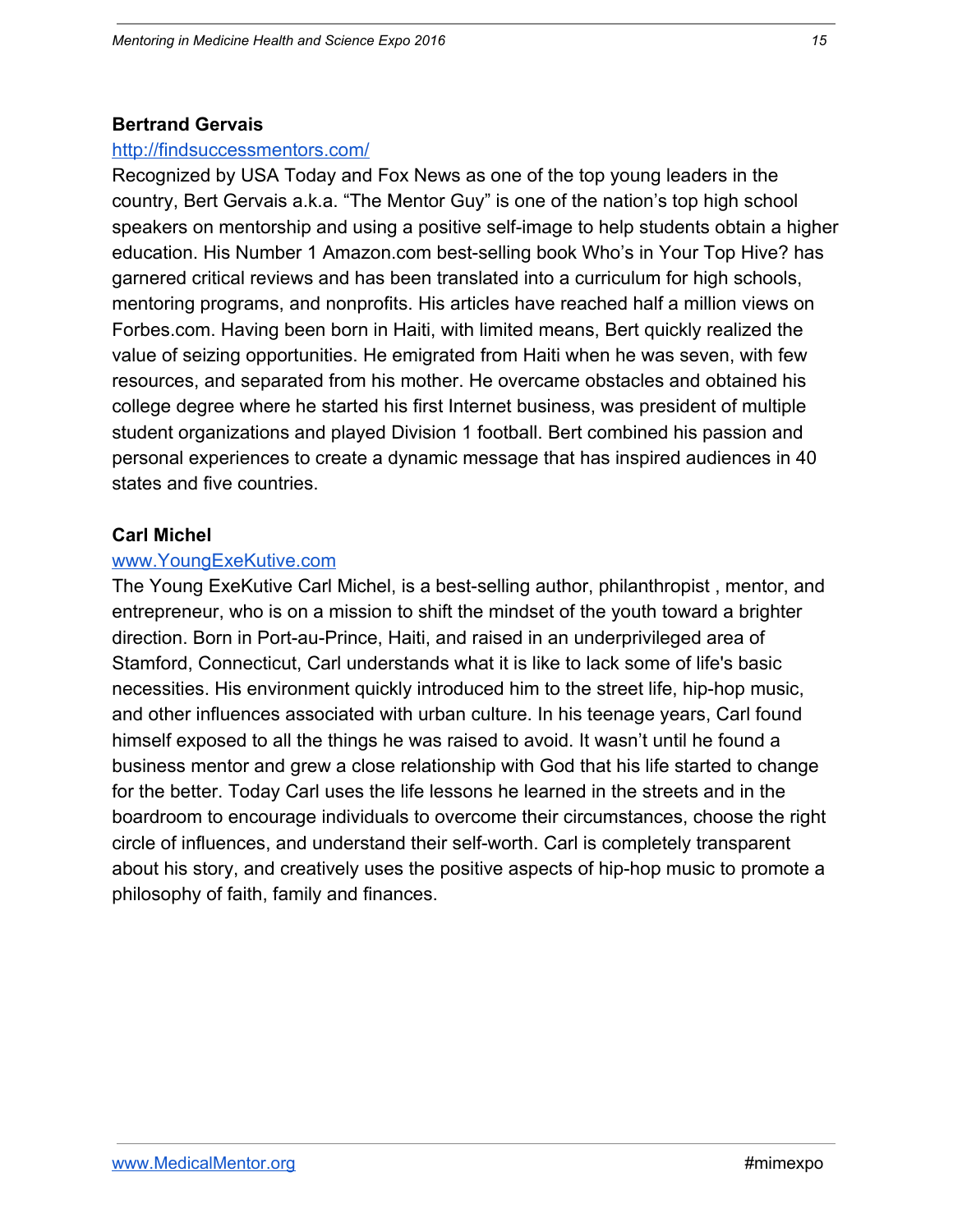### **Overview of Mentoring in Medicine Programs**



#### **(COLLEGE)**

**Emergency Department Clinical Exposure and Mentoring Program (ED-CEMP)** College and post-Baccalaureate students participate in this volunteering (100 hours) and shadowing (40 hours) program at a local

hospital. The program was founded in 2006 and nearly 675 students have completed it.

## **Medical Pathway Program (MPP)**

College and post-Baccalaureate students

participate in this 20 week boot camp that provides Kaplan MCAT preparation, medical school application assistance, mock interviewing, communication and peak performance coaching. This program, delivered virtually and live, was started in 2009 and has an 92% acceptance rate of students that apply to medical school.

#### **Community Health Ambassador Program (CHAMP)**

Students participate in this year-long internship performing community service throughout NYC. The program was founded in 2008 and nearly 600 students have completed it at the college level.

#### **(3rd-12th GRADE)**

#### **Anatomy, Physiology, Pathology and Biomedical Careers In-Class Elective**

*Delivery Level: High School Types: In-class Elective*

Comparable in scope to the Science Pathfinders after-school program, this hands-on two semester daily elective is more intensive and prepares up to 30 students per class for the rigor of advanced biology (anatomy, physiology, pathology, health/science careers) and includes unique



sections on current health issues such as cancer, precision medicine, aging, biomedical research, health informatics and more. Students practice study strategies, learn about the 11 organ systems, perform organ dissections, take trips, learn from health/science professionals, learn lifesaving skills, complete two capstone projects, develop strategies to deal with test anxiety, review scientific publications and host a health and science fair. The curriculum and materials are supplied by MIM. Technical assistance is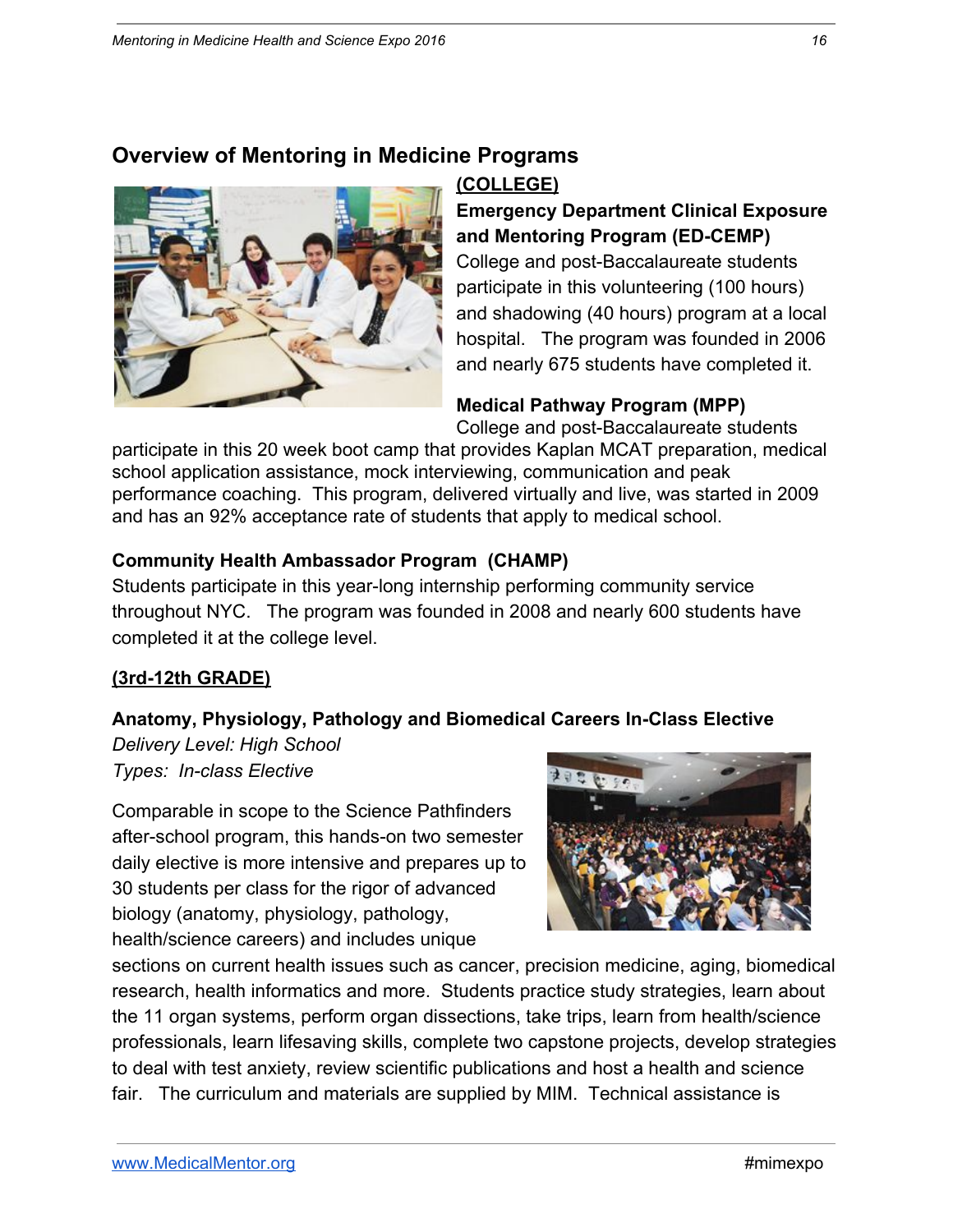provided for the science teachers who deliver the instruction. An MIM certified instructor will assist the class with hands-on activities and serve as a chaperone for trips.

#### **Science Pathfinders After-School**

*Delivery Levels: Elementary, Middle School and High School Types: After School, Lunch and Learn, Saturday Academy, Holiday Camp and Summer Camp*

This program engages students in Health and Science through hands-on activities based on the human body's 11 organ systems. It features a bio-inspired STEM curriculum along with a capstone project and student-produced health and science fair called, "The Celebration of Learning." Each semester



features one organ system that serves as the basis for learning. Parents are encouraged to participate through conference calls, an email newsletter and attendance at the celebration of learning. The program utilizes technology for cartooning, guided dissections, a health/science professional classroom visit, a trip and save a life skills including CPR (hands-only). Scientific inquiry is encouraged and health literacy introduced by presenting diseases that plague local communities. Classes are delivered after school, during lunch, and during holiday or summer camps. Instruction is by an MIM certified pre-health college, graduate or health professional student. Students receive a certificate of completion and compete for prizes during the sessions.

#### **Health Alert! Developing Mobile Application**

*Delivery Level: Middle School, High School Types: After School, Lunch and Learn, Saturday Program, Holiday Camp and Summer Camp*

The Science Pathfinders team is constantly reevaluating the curriculum to determine how to best stay relevant in uncovering new and exciting content and delivering mechanisms that expose students to an interdisciplinary approach to scientific discovery. Our newest course, "Developing a Healthy Living Mobile Application" combines insights from public health and the technological gains from mobile devices to establish an innovative platform for students to conduct primary research on the origins and interventions surrounding health disparities. Using data sets from the National Library of Medicine allow even middle school students a chance to compare information from primary and secondary research. This course lays the groundwork to develop future interest in health informatics - one of the fastest growing careers. Both the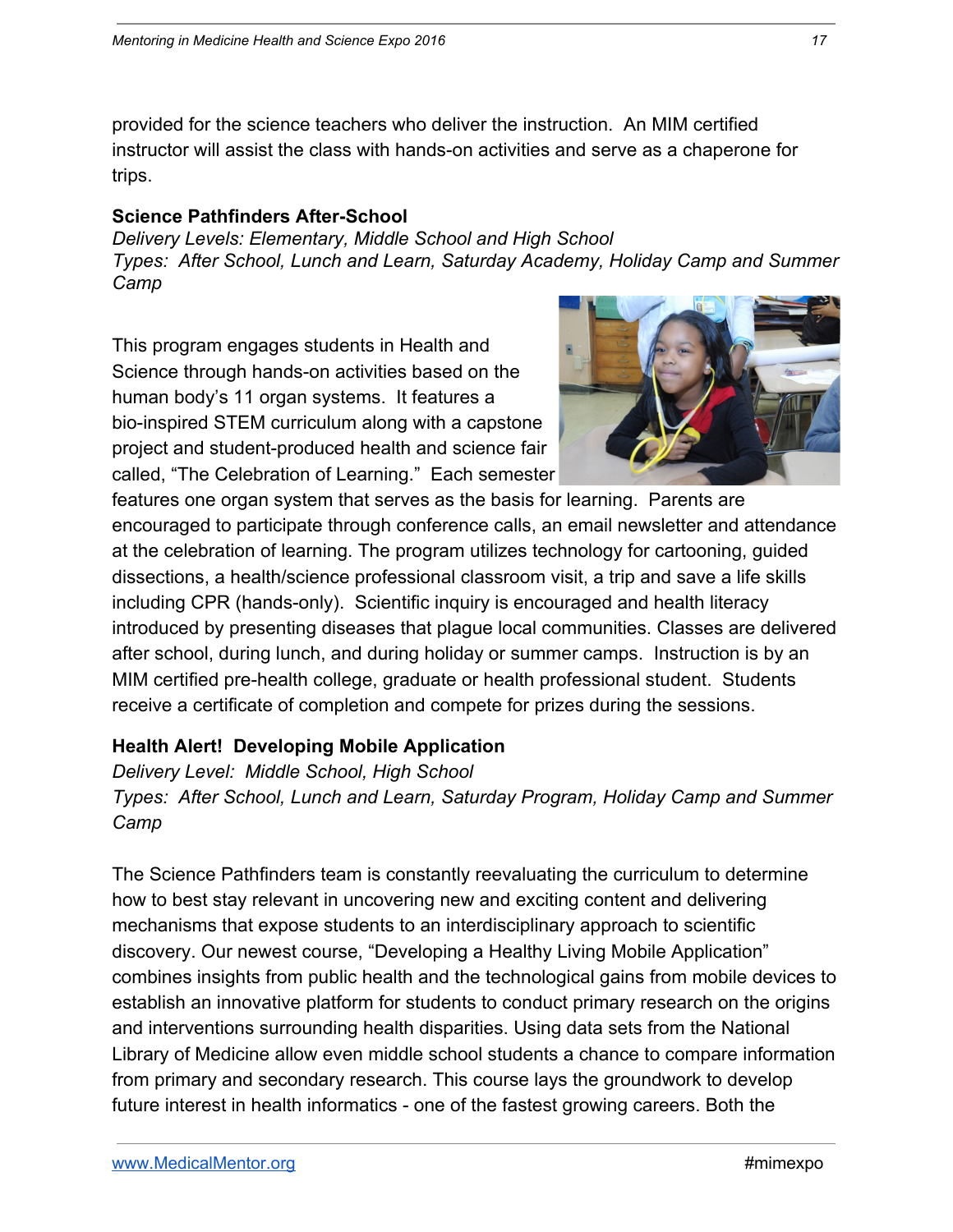in-class elective and after-school program will have access to an 8-week lesson plan on mobile application developement.

#### **Health and Science Expo: Empowerment, Education and Engagement**

The MIM Team brings an engaging immersive experience to your students. Through a series of hands-on activities, speed mentoring with health and science professionals and impactful workshops, students will experience the magic of health and science. This also includes instruction in hands-only CPR.

#### **Health and Science Stage Play**

This high energy, interactive play called *Morgan's Big Biology Test*, teaches the structure, function and diseases of the heart. After the play, students reinforce learning through a guided pig heart demonstration, a stethoscope workshop, hands-only CPR and networking with health and science professionals.

#### **Biomedical Science Camps (Summer or Winter/Spring Breaks)**

Lessons learned from the Science Pathfinders in-school programs led to the creation of one and two-week enrichment camps that are fun and immersive experiences. Student can attend in-person or virtually from the comfort of their home computer and watch their peers learn about a body system, perform a dissection and generate a final project.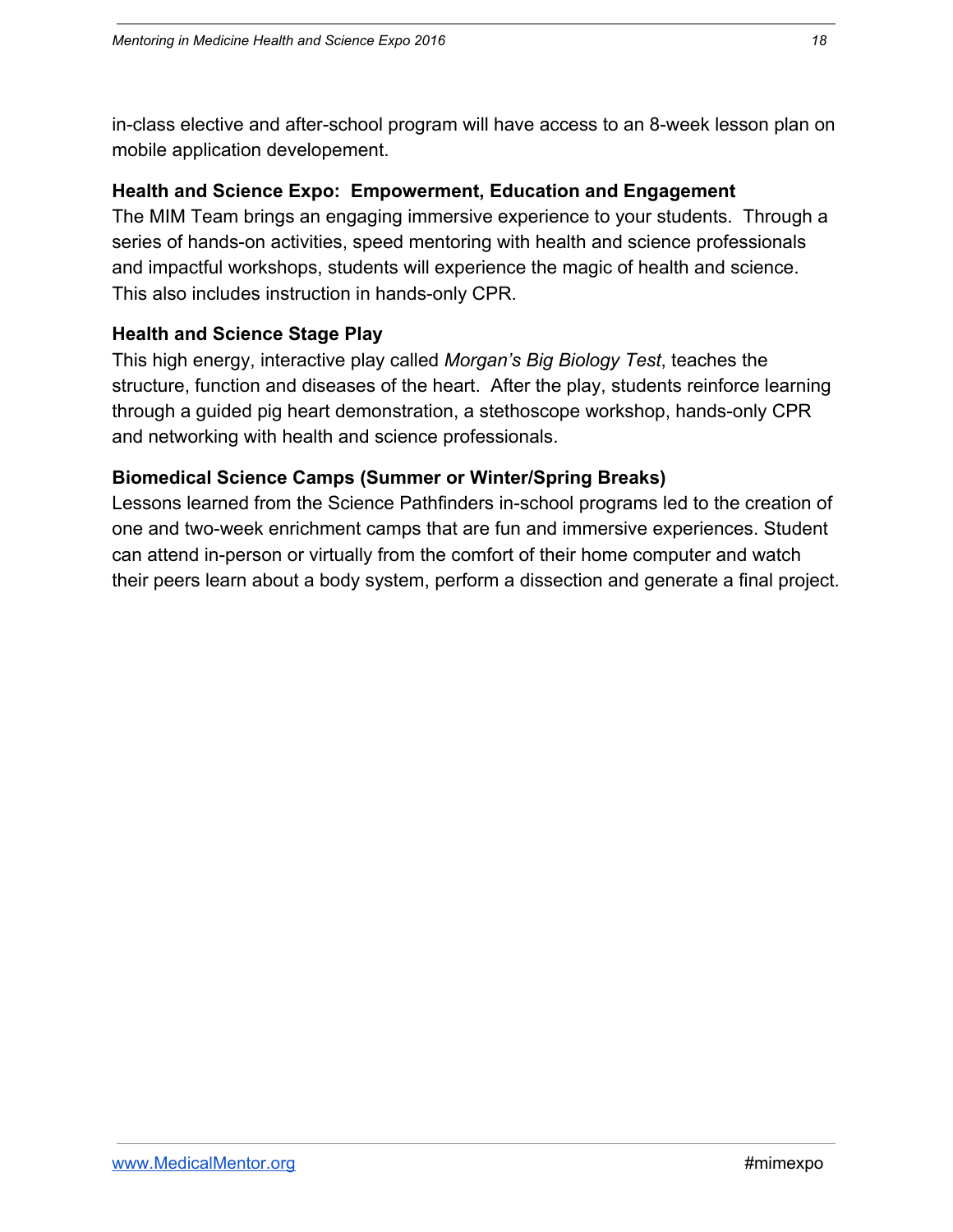## **THANK YOU**

#### *Frederick Douglass Academy I Staff*

Mr. Joseph Gates, Principal Mr. Mahon Adeyemi, Community Liaison Gregg Rappaport, Teacher Staff at Frederick Douglass Academy I

#### *MIM Team*

Stacie Grant of C&G Enterprises, Andrew Morrison, Ruth Caraballo, Morgan Morrison, Stephen Jackson, Monique Fortune, Huwe Burton, Jeff and the UPS Team

#### *MIM Volunteers*

- 1. Abdul Bais
- 2. Shuaibu Ali
- 3. Deshaun Allen
- 4. Jean Aluc
- **Scarlett Alvarez** 5.
- 6. Zuriel Arellano
- 7. Anissa Bawa
- 8. Shumaila Bibi
- 9. **Esther Boakye**
- 10. Andre Boyke
- Fabrice Charlegmagne  $11.$
- Jackson Chen 12.
- 13. Janel Clovis
- 14. Dayenny De Jesus
- **Tesfamichael Demeke** 15.
- Timmy Dhakaia 16.
- $17.$ Kwaku Domfe
- 18. Isaac Donkor
- 19. Denee Easy
- 20. Olawale Eleso
- 21. Sufia Emu
- 22. Natalie Fernandez
- 23. Ashhleigh Francis
- 24. Akua Frimpong
- 25. Tammy Galarza
- 26. **Tina Galvez**
- 27. Anupa Ghose
- 28. Maria Giacopelli
- 29. **Luther Gillespie**
- 30. Katherine Guerra
- 31. Shanice Guerrier
- 32. Beshoy Hanna
- 33.
- 34.
- Okwuili Iloabuchi 35.
- 36. Abel Infante
- 37. Anjulie Jacques
- 38. Charisma James
- 39. Mrhtin Jan
- 40. Graphira Jean-Baptiste
- Gabrielle Jean-Baptiste 41.
- 42. Venice Jenkins-Jackson
- 43. Candice Johnson
- 44. Camille JOhnson
- Samie Jules 45.
- 46. Mahoua Kane
- 47. Abdoul Kone
- 48. Katherine Lestrade
- 49. Eugene Manu
- 50. Akua Mensah
- 51. Steffi Milfort
- 52. **Brenda Morales**
- 53. Michael Muyalde
- Daniel Nwatu 54.
- 55. Emmanuel Ofori
- 56. Natasha Pena
- 
- 57. Le'Shauna Phinazee
- **Estephany Picazo** 58.
- 59. Jordan Price
- Christopher Reid 60.
- 61. Thandiwe-Kesi Robins
- Margery Robles 62.
- 63. Juan Camilo Romero Sierra
- 64. Ajayi Scott-Robinson
- Morghann Sims 65.
- Cameron Smith 66.
- 67. Courtney Stradford
- 68. Shana Talbot
- 69. **Faith Titilawo**
- 70. Luschan toney
- 71. Janet Umenta
- Genesis Valle 72.
- Garnet Vanterpool 73.
- 74. Kelita Waterton
- 75. Collena Wright
- *Frederick Douglass Academy I Students*

Ashley Rivas, Dajae James, Precious Bray, Madeline Martinez, Jyasi Watson, Alfinia Flanders, Dejeune Davis, Bukola Ogunniyi, Jahzhseed Hancock, Ahmed Alzubairi, Isamar Nunez, Deyonna Cushnie, Ben Cohen, Jatara Clark, Angelica Innocent, Nancy Oppong

- Imani Hargett
- Jasmine Hutchinson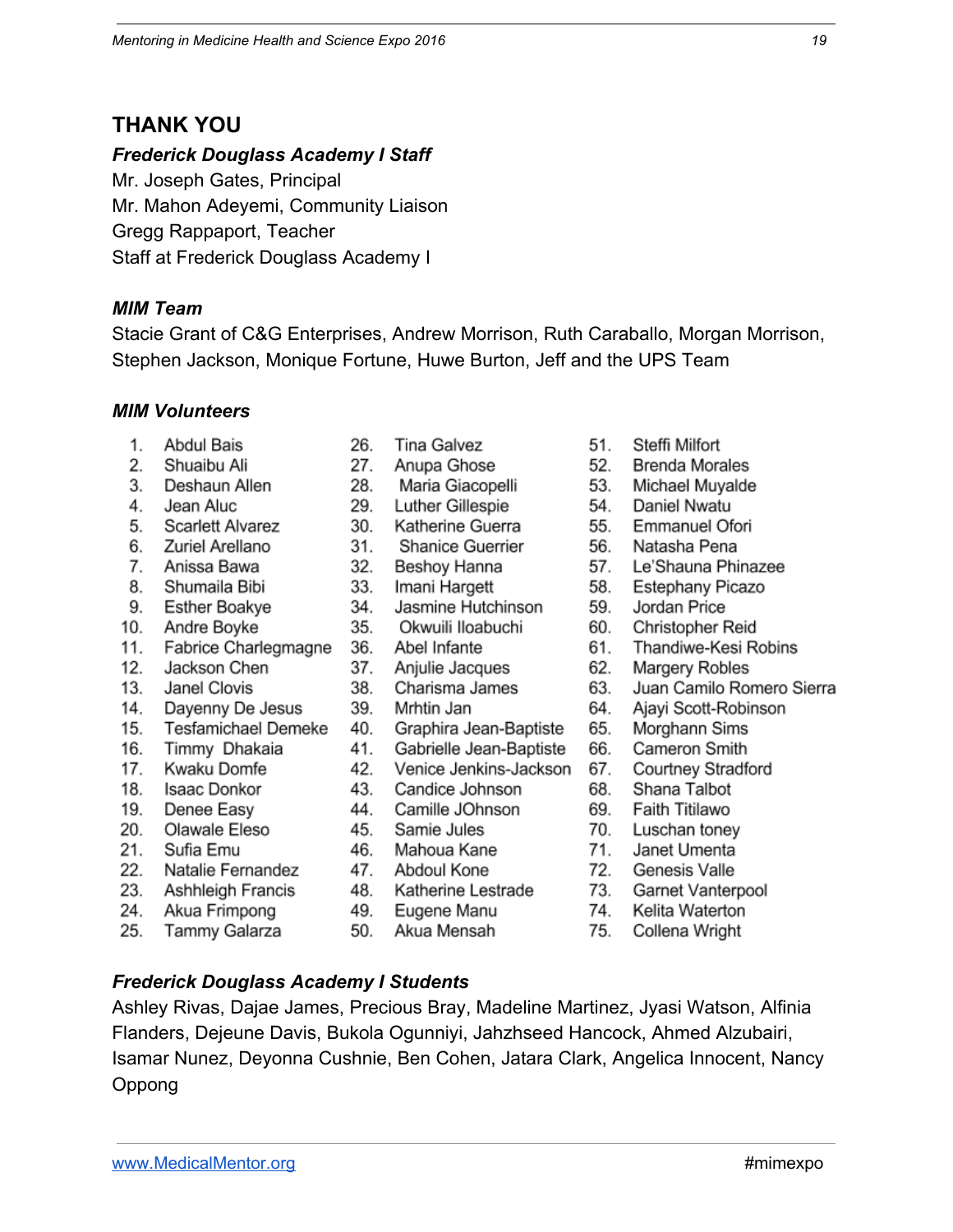## **The Board of Directors**

Adam Aponte, MD, MSc Assistant Dean, Diversity and Inclusion, Hofstra, North Shore, LIJ

Yvette Calderon, MD, MS Co-Founder MIM, Director, Emergency Department Beth Israel Medical Center Professor, Clinical Emergency Medicine

Richard S. Cohen, JD President, The Walden Group (Healthcare Investment Banking)

Lawrence B. Daniels, III MD Neurosurgeon, New Neurons

Gregory Hodge, PhD Retired Principal, Frederick Douglass Academy I, Fordham University

Lynne Holden, MD President, Mentoring in Medicine, Assoc Professor, Clinical Emergency Med., Montefiore

Kenneth Leacock, PT President, KAL Physical Therapy

Aletha Maybank, MD, MPH Associate Director, Center for Health Equity, NYS DOHMH

Leon Merrick, DDS President, Dr. Merrick's Dental Studio

Adrienne McWilliams Marketing Executive, Steve Harvey Show

Robert Plummer, MD General Surgeon, Montefiore Medical Center

Clemencia Solorzano, Pharm D Manager, Investigational Drug Service, Dept of Pharm, Montefiore

Hassan Tetteh, MD, MPA, MBA Cardiothoracic Surgeon, Physician Health Policy Advisor, US Navy

Andrew Wollowitz, MD Director, Emergency Department, Montefiore-Wakefield Campus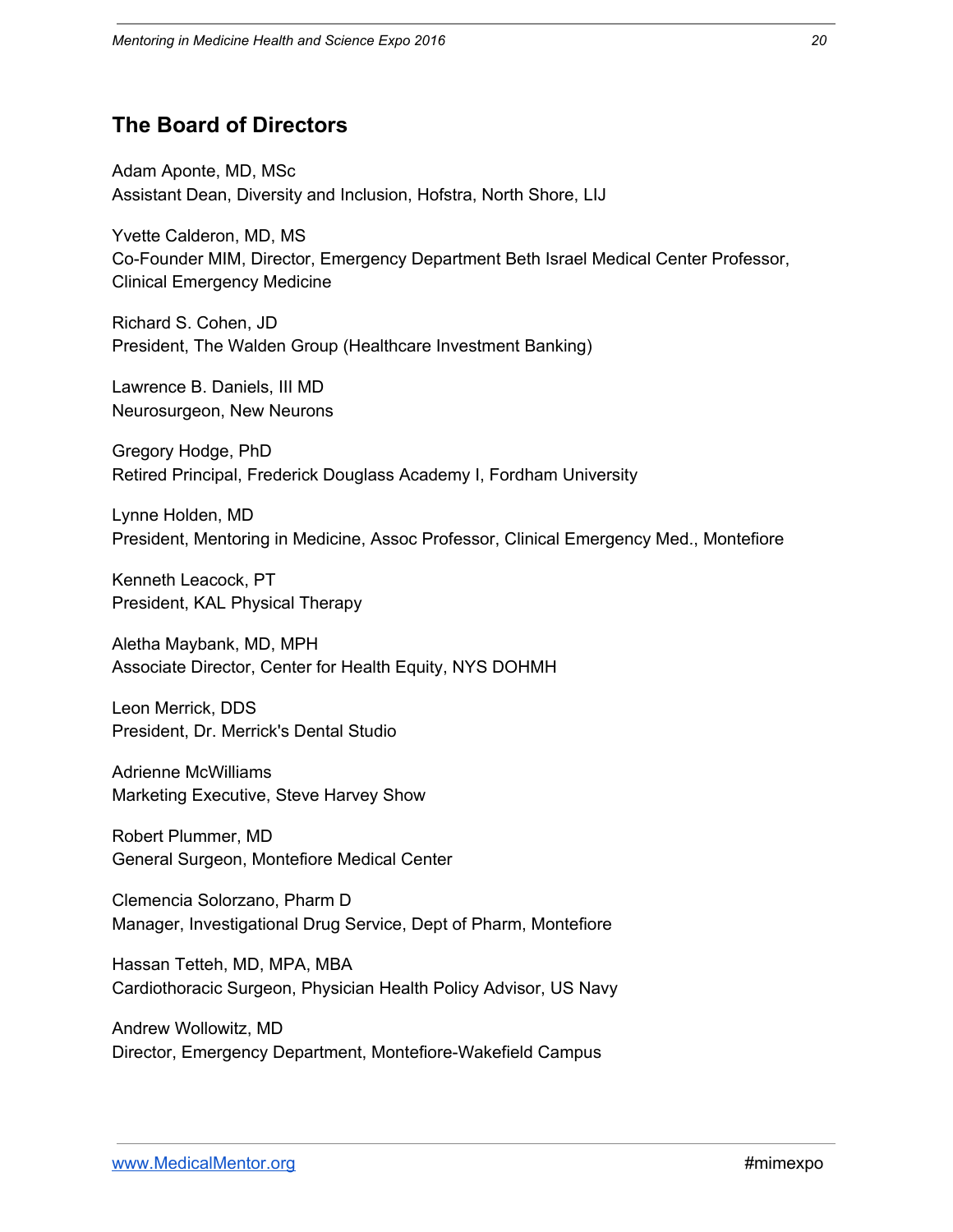

Would like to congratulate:

# Dr. Lynne Holden

on your annual **Mentoring In Medicine Health & Science Expo** Saturday, December 17, 2016

We applaud you for your consistent and invaluable work with exposing our youth to careers in health and science! May God continue to Bless you in all your present and future endeavors.



Proudly serving as Mentoring in Medicine's Event Strategist since 2008

Dr. Stacie N.C. Grant, CEO · Andrew O. Grant, CFO www.cgenterprisesonline.com (718) 525-6184 phone · (888) 250-3844 fax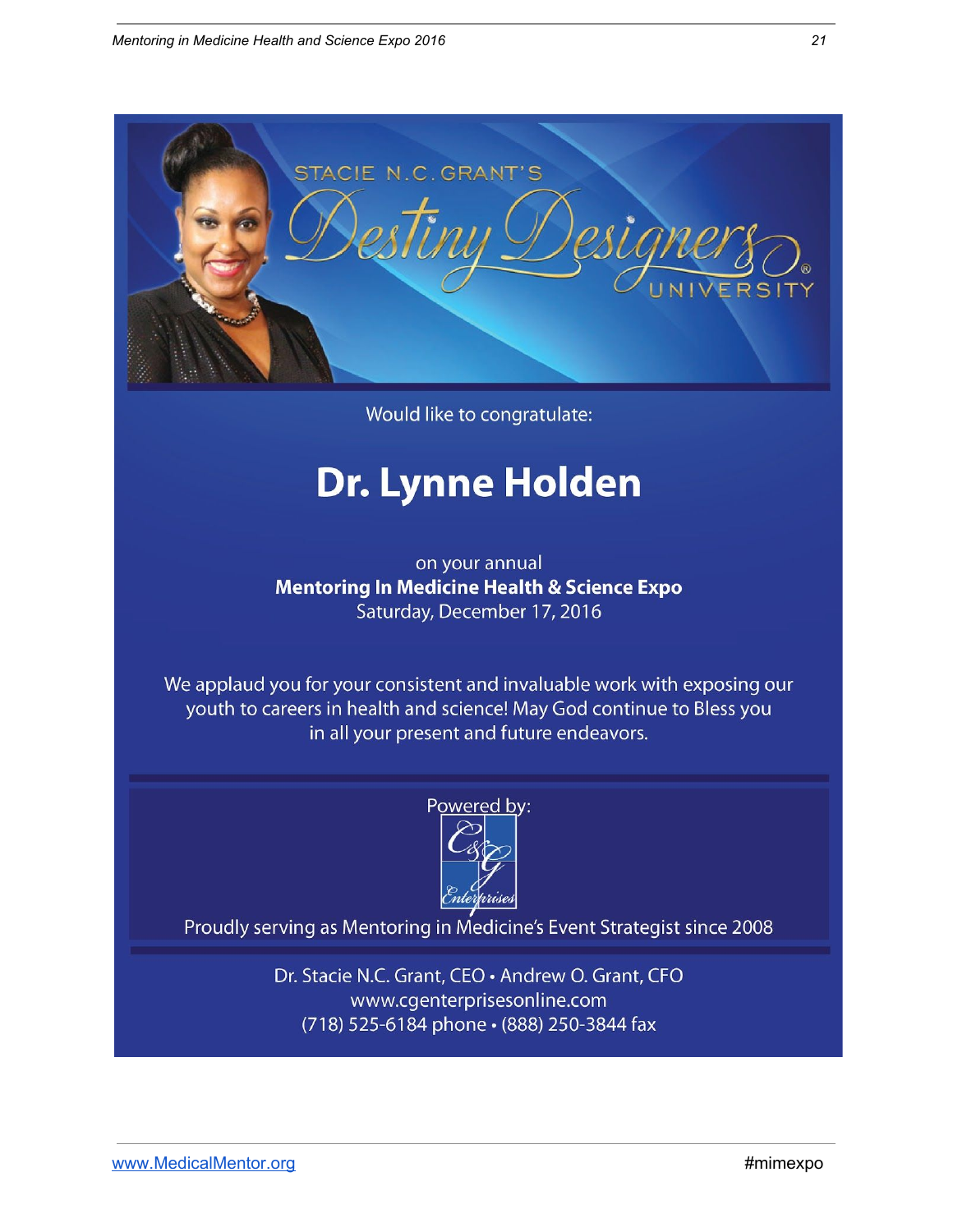

part of their lifelong commitment to student health.

For more information on our programs visit www.dairyspot.com or contact: Stacey Jackson, MS, RDN, CDN - sjackson@milk4u.org - 914-615-9286